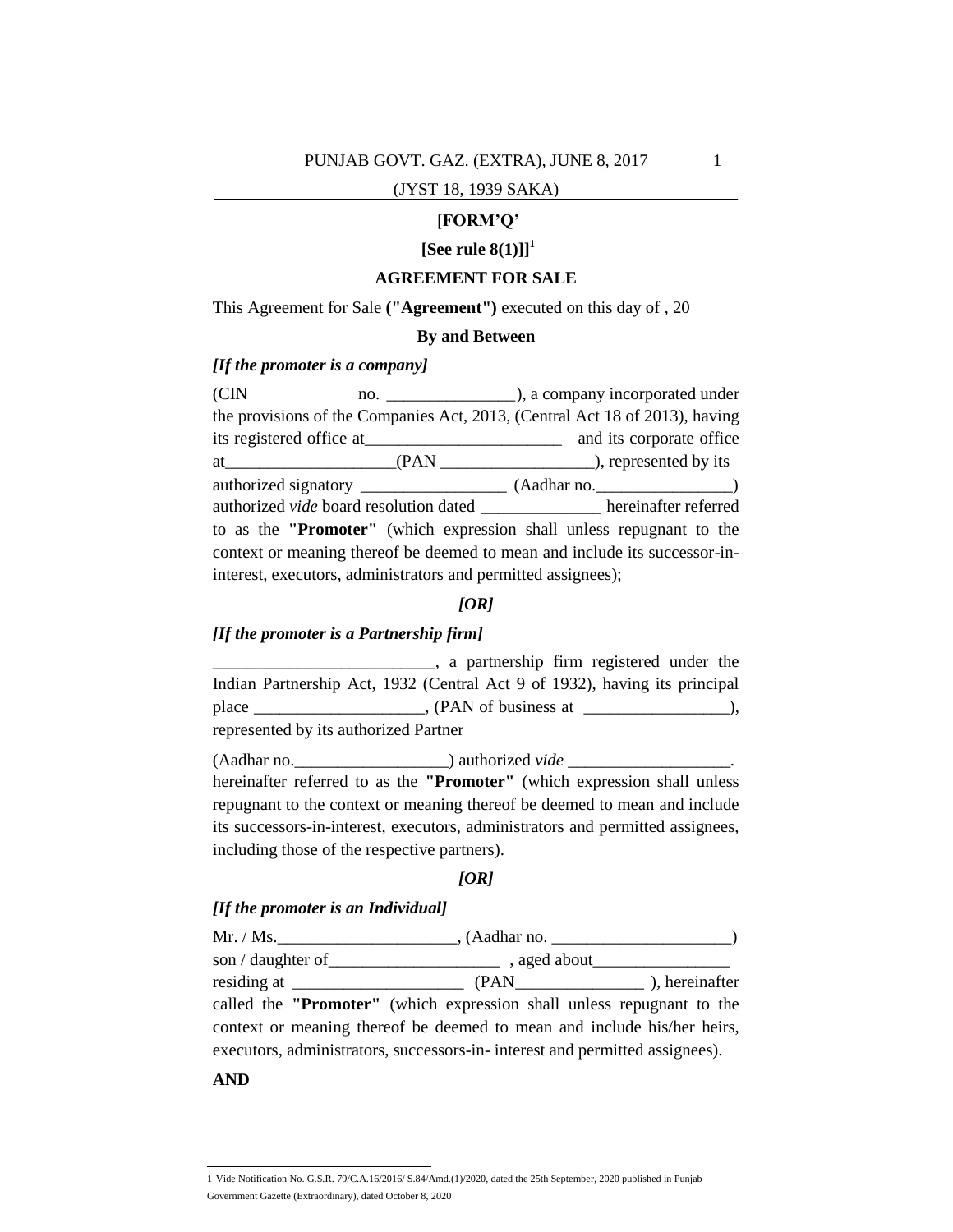# First Amendment, October 8, 2020

# *[If the Allottee is a company]*

(CIN no.\_\_\_\_\_\_\_\_\_\_\_\_\_\_\_\_\_\_\_\_\_\_\_\_\_\_\_\_\_\_\_\_) a company incorporated under the provisions of the Companies Act, 2013, (Central Act 18 of 2013), having its registered office at\_\_\_\_\_\_\_\_\_\_\_\_\_\_\_\_\_\_ , (PAN \_\_\_\_\_\_\_\_\_\_ ), represented by its authorized signatory,\_\_\_\_\_\_\_\_\_\_\_\_\_\_\_\_\_\_\_ , (Aadhar no. \_\_\_\_\_\_\_\_\_\_\_\_ ) duly authorized *vide* board resolution dated \_\_\_\_\_\_\_\_\_\_\_ hereinafter referred to as the **"Allottee"** (which expression shall unless repugnant to the context or meaning thereof be deemed to mean and include its successor-in-interest, executors, administrators and permitted assignees).

### *[OR]*

#### *[If the Allottee is a Partnership]*

\_\_\_\_\_\_\_\_\_\_\_\_\_\_\_\_\_\_\_\_\_\_\_\_\_\_\_, a partnership firm registered under the Indian Partnership Act, 1932, (Central Act 9 of 1932) having its principal place ofbusiness at\_\_\_\_\_\_\_\_\_\_\_\_\_\_\_\_\_(PAN\_\_\_\_\_\_\_\_\_\_\_\_\_), represented by itsauthorized partner, (Aadhar no. ) authorized*vide \_\_\_\_\_\_\_\_\_\_\_\_\_\_,* hereinafter referred to as the **"Allottee"**  (which expression shall unless repugnant to the context or meaning thereof be deemed to mean and include its successors-in-interest, executors, administrators and permitted assignees, including those of the respective partners).

#### *[OR]*

### *[If the Allottee is an Individual]*

Mr. / Ms.\_\_\_\_\_\_\_\_\_\_\_\_\_\_\_\_\_\_, (Aadhar no.\_\_\_\_\_\_\_\_\_\_\_\_ ) son / daughter of \_\_\_\_\_\_\_\_\_\_\_\_\_\_\_\_ , aged about \_\_\_\_\_ , residing at \_\_\_\_\_\_\_\_\_\_\_\_\_\_\_ (PAN\_\_\_\_\_\_\_\_\_\_\_\_\_\_\_\_\_), hereinafter called the **"Allottee"** (which expression shall unless repugnant to the context or meaning thereof be deemed to mean and include his/her heirs, executors, administrators, successors-in-interest and permitted assignees).

#### *[OR]*

### *[If the Allottee is a Hindu undivided family (HUF)]*

Mr. \_\_\_\_\_\_\_\_\_\_\_\_\_\_\_ , (Aadhar no. \_\_\_\_\_\_\_\_\_\_\_ ) son of\_\_\_\_\_\_\_\_\_\_\_aged about\_\_\_\_\_\_\_\_\_\_\_\_\_\_\_\_\_\_\_\_ for self and as the Karta of the Hindu Joint MitaksharaFamily known as \_\_\_ HUF, having its place of business / residence at \_\_\_\_\_\_\_\_\_\_\_\_\_\_\_\_\_\_\_\_\_ ,(PAN\_\_\_\_\_\_\_\_\_\_\_\_\_), hereinafter referred to as the **"Allottee"** (which expression shall unless repugnant to the contextor meaning thereof be deemed to include his heirs, representatives, executors, administrators, successors-in-interest and permitted assigns as well as the members of the said HUF, their heirs, executors, administrators, successors-in-interest and permitted assignees).

*[Please insert details of other allottee(s), in case of more than one allottee]*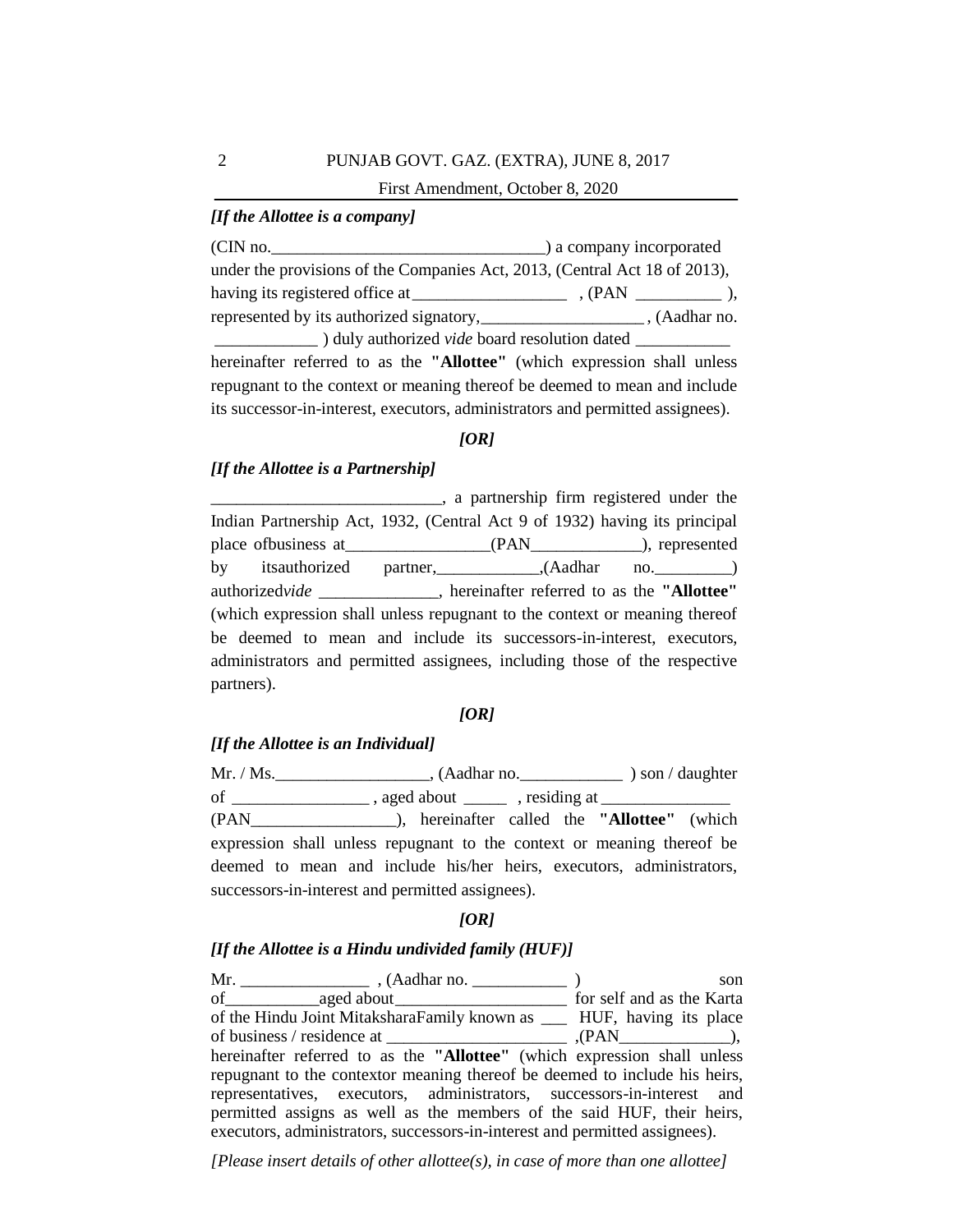The Promoter and Allottee shall hereinafter collectively be referred to as the **"Parties"** and individually as a **"Party".**

#### **WHEREAS:**

A. The Promoter is the absolute and lawful owner of [khasra nos./ survey nos.] *[Please insert land details as per local laws]* totally admeasuring \_\_\_\_\_\_\_\_\_square meters situated at\_\_\_\_\_\_\_\_\_ in Tehsil & District \_\_\_\_\_\_\_\_\_\_\_\_\_\_\_ **("Said Land")** *vide* sale deed(s) dated \_\_\_\_\_\_\_\_\_\_\_\_ registered as documents no. \_\_\_\_\_\_\_\_\_\_\_\_ at the office of the Sub-Registrar;

#### *[OR]*

\_\_\_\_\_\_\_\_\_\_\_\_\_\_\_\_\_\_ ("Owner") is the absolute and lawful owner of

| [khasra nos./ survey nos.] [Please insert land details as per locallaws] |                                                         |   |                          |  |
|--------------------------------------------------------------------------|---------------------------------------------------------|---|--------------------------|--|
|                                                                          | totally admeasuring ______________________ squaremeters |   |                          |  |
| situated at in                                                           | Tehsil                                                  | & | District                 |  |
| ("Said Land") vide sale deed(s) dated _________________ registered as    |                                                         |   |                          |  |
|                                                                          |                                                         |   |                          |  |
| Registrar. The Owner and the Promoter have entered into a                |                                                         |   |                          |  |
| [collaboration/development/joint development] agreement dated            |                                                         |   |                          |  |
|                                                                          |                                                         |   | _ registered as document |  |
| no.                                                                      | at the office of the Sub-Registrar;                     |   |                          |  |

B. The Said Land is earmarked for the purpose of building a [commercial/ residential/any *other purpose]* project, comprising \_\_\_\_\_\_multistoried apartment buildings and *[insert any other components of the Projects]* and the said project shall be known as \_\_\_\_\_\_\_\_\_\_\_\_\_\_ ' **("Project");**

# *[OR]*

The Said Land is earmarked for the purpose of plotted development of a[commercial/residential/any *other purpose]* project, comprising\_\_\_\_\_\_\_\_ plots and *[insert any other components of the Projects]* and the said project shall be known as \_\_\_\_\_\_\_\_\_\_\_\_\_' **("Project"):**

Provided that where land is earmarked for any institutional development the same shall be used for those purposes only and no commercial/residential development shall be permitted unless it is a part of the plan approved by the competent authority.

- C. The Promoter is fully competent to enter into this Agreement and all the legal formalities with respect to the right, title and interest of the Promoter regarding the Said Land on which Project is to be constructed have been completed;
- D. The *[Please insert the name of the concerned ] competent authority]* has granted the commencement certificate to develop the Project *vide* approval dated bearing no.  $\vdots$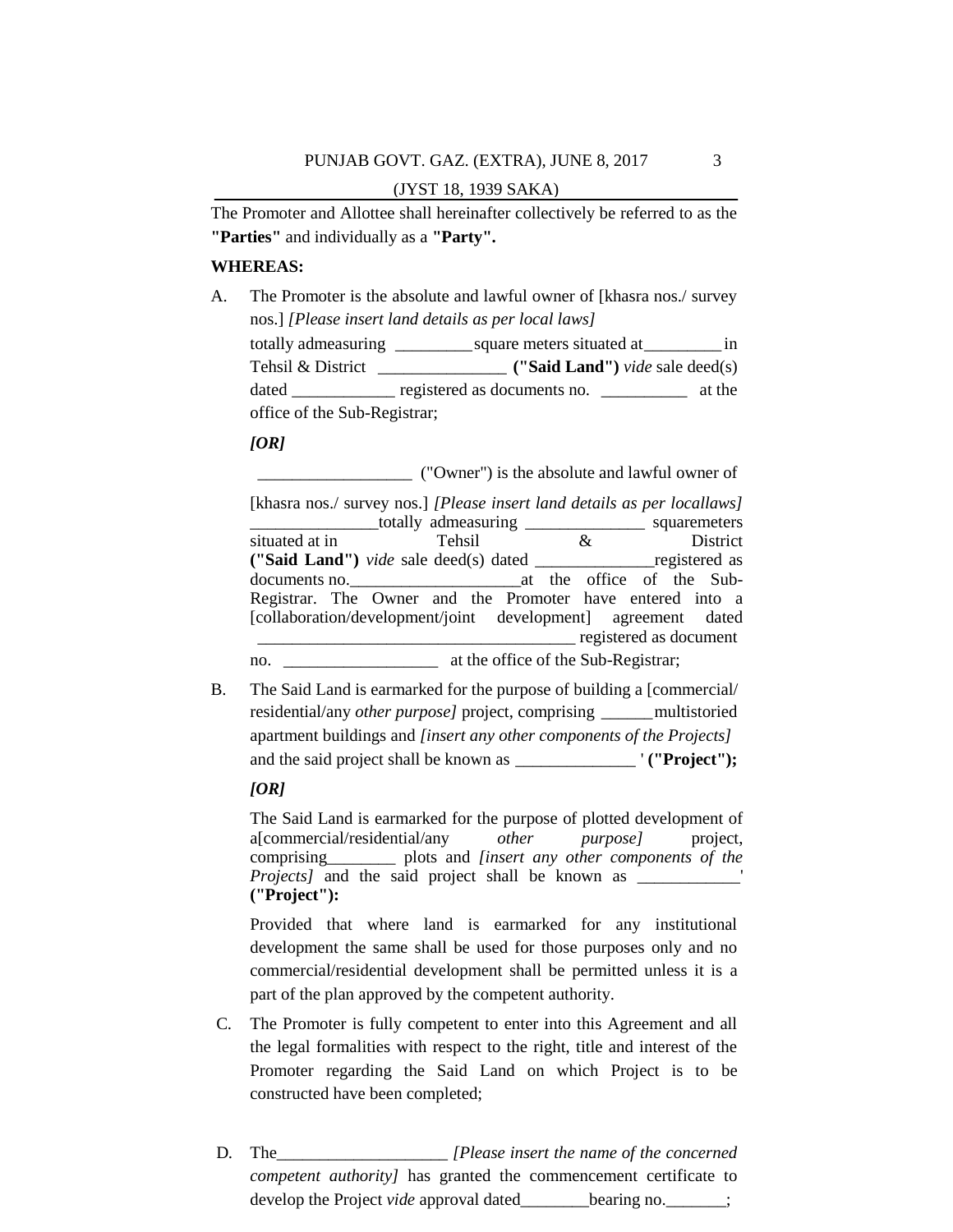# PUNJAB GOVT. GAZ. (EXTRA), JUNE 8, 2017 First Amendment, October 8, 2020

- E. The Promoter has obtained the final layout plan approvals for the Project from *[Please insert the name of the concerned competent authority].* The Promoter agrees and undertakes that he shall not make any changes to these layout plans except in strict compliance with section 14 of the Act and other laws as applicable;
- F. The Promoter has got registered the Project under the provisions of the Act with the Real Estate Regulatory Authority at \_\_\_\_\_\_\_ on \_\_\_\_\_\_ under registration No.
- G. [The Allottee had applied for an apartment in the Project, vide Application No. \_\_\_\_\_dated \_\_\_\_\_, and has been allotted Apartment No.  $\qquad \qquad$ , having carpet area of square feet, Type \_\_\_\_, on \_\_\_\_\_\_ floor, in Tower/Block/Building No. \_\_\_\_\_\_\_, along with Garage/Closed Parking No. \_\_\_\_(with exact location), admeasuring square feet, as permissible under the applicable law and of pro rata share in the 'common area' as defined under clause (n) of section 2 of the Act, with complete description of the apartment (alongwith the floor plan or the plot, as the case may be, the garage or closed parking if any, with such apartment or plot, shall be annexed with the Agreement for Sale describing the boundaries in all four directions (i.e. North, South, East and West,respectively);

### OR

The Allottee had applied for a plot in the Project, *vide* Application No. \_\_\_\_\_\_\_\_ dated \_\_\_\_\_\_\_\_, and has been allotted Plot No. \_\_\_\_\_, having area of yards and the area for garage/closed parking (with exact location), admeasuring square feet (if applicable), as permissible under the applicable law and of pro rata share in the 'common area' as defined under clause (n) of section 2 of the Act, with its complete description indicating boundaries in all four directions as above;] $<sup>1</sup>$ </sup>

- H. The Parties have gone through all the terms and conditions set out in this Agreement and understood the mutual rights and obligations detailed herein;
- I. \_\_\_\_\_\_\_\_\_\_\_\_\_\_\_\_\_\_\_\_\_\_\_\_\_\_\_\_\_\_\_\_\_\_\_\_\_\_\_\_\_\_\_\_\_\_\_\_\_\_\_\_\_\_\_\_

# \_\_\_\_\_\_\_\_ *[Please enter any additional disclosures/details]*

J. The Parties hereby confirm that they are signing this Agreement with full knowledge of all the laws, rules, regulations, notifications, etc., applicable to the Project;

 1 Substituted Vide Notification No. G.S.R. 79/C.A.16/2016/ S.84/Amd.(1)/2020, dated the 25th September, 2020 published in Punjab Government Gazette (Extraordinary), dated October 8, 2020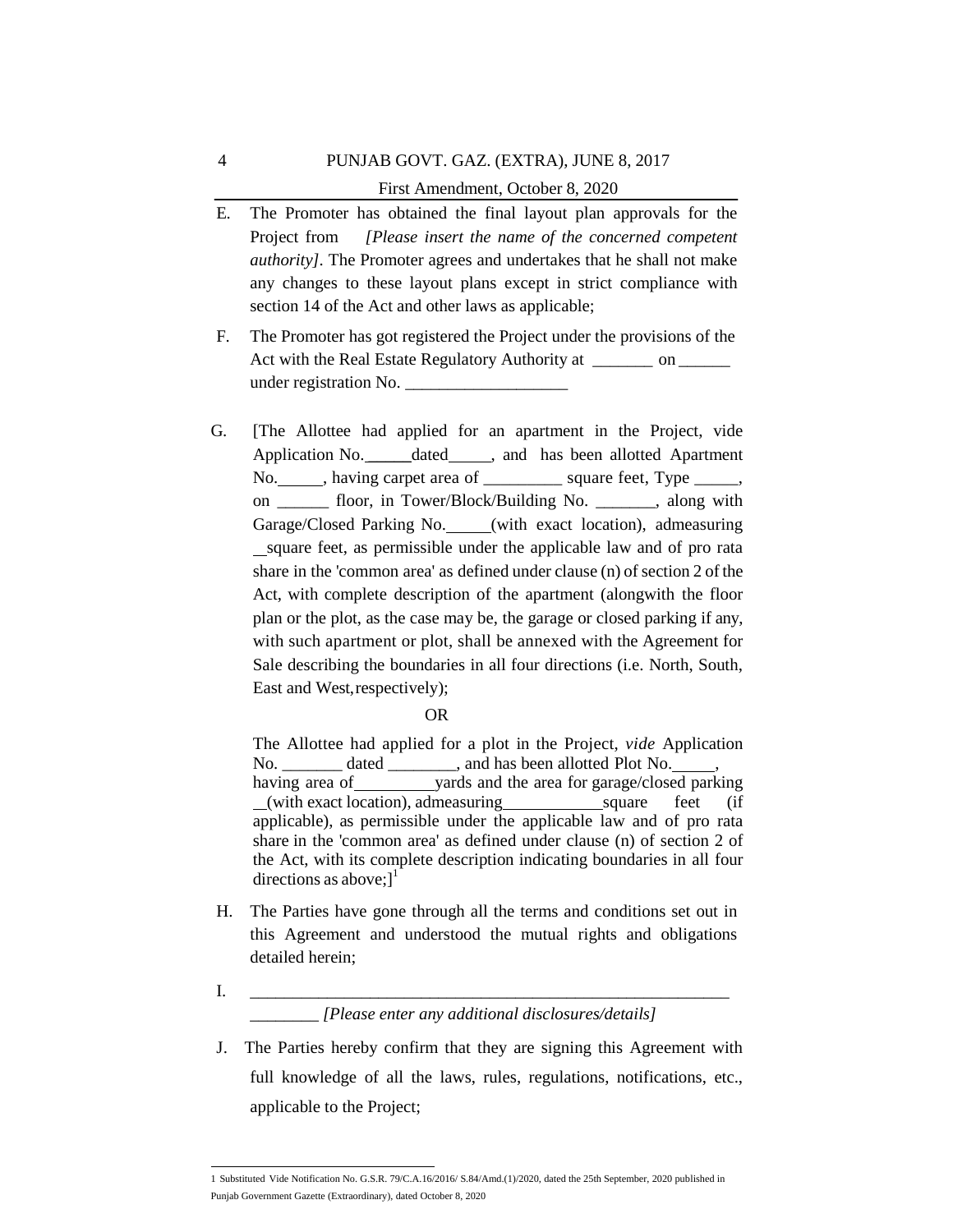- K. The Parties, relying on the confirmations, representations and assurances of each other to faithfully abide by all the terms, conditions and stipulations contained in this Agreement and all applicable laws, are now willing to enter into this Agreement on the terms and conditions appearing hereinafter;
- L. In accordance with the terms and conditions set out in this Agreement and as mutually agreed upon by and between the Parties, the Promoter hereby agrees to sell and the Allottee hereby agrees to purchase the [Apartment/Plot] and the garage/closed parking (if applicable) as specified in para G;

**NOW THEREFORE, in consideration of the mutual representations, covenants, assurances, promises and agreements contained herein and other good and valuable consideration, the Parties agree as follows:**

### **1. TERMS.-**

- 1.1 Subject to the terms and conditions as detailed in this Agreement, the Promoter agrees to sell to the Allottee and the Allottee hereby agrees to purchase, the [Apartment/Plot] as specified in para G;
- 1.2 The Total Price for the [Apartment/Plot] based on the carpet area is Rs. (Rupees\_\_\_\_\_\_\_\_\_\_\_\_\_\_\_\_\_\_\_\_\_\_\_\_\_\_ Only) **("Total Price")**  (Give break up and description):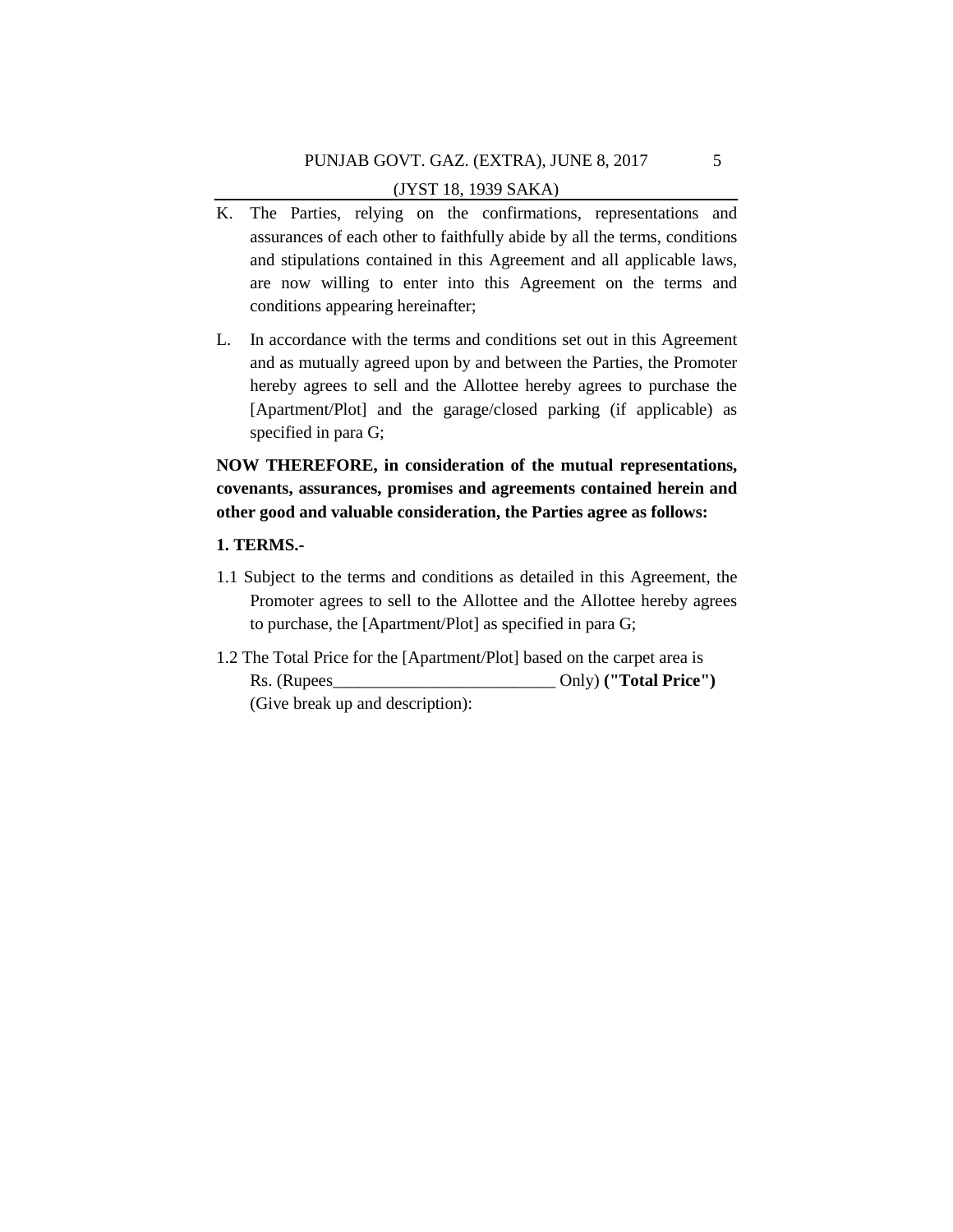| Block/Building/Tower<br>no.                                                                 | Apartment | Rate of Apartment per<br>square feet*                                     |
|---------------------------------------------------------------------------------------------|-----------|---------------------------------------------------------------------------|
| Type                                                                                        |           |                                                                           |
| Floor                                                                                       |           |                                                                           |
|                                                                                             |           |                                                                           |
|                                                                                             |           |                                                                           |
| cost of common area, preferential location charges, taxes, etc.<br>[AND] [if/as applicable] |           | *Provide break up of the amounts such as cost of apartment, proportionate |
| Garage/Closed parking-1                                                                     |           | Price for 1                                                               |
| Garage/Closed parking-2                                                                     |           | Price for 2                                                               |
|                                                                                             |           |                                                                           |
|                                                                                             |           |                                                                           |
| [OR]                                                                                        |           |                                                                           |
|                                                                                             |           |                                                                           |
| Plot no.                                                                                    |           | Rate of Plot per square feet                                              |
| Type no.                                                                                    |           |                                                                           |
|                                                                                             |           |                                                                           |
|                                                                                             |           |                                                                           |

Explanation:

- (i) The Total Price above includes the booking amount paid by the allottee to the Promoter towards the [Apartment/Plot];
- (ii) The Total Price above includes Taxes (consisting of tax paid or payable by the Promoter by way of Value Added Tax, Service Tax, and Cess or any other similar taxes which may be levied, in connection with the construction of the Project payable by the Promoter) up to the date of handing over the possession of the [Apartment/Plot]:

Provided that in case there is any change / modification in the taxes, the subsequent amount payable by the allottee to the promoter shall be increased/reduced based on such change / modification;

(iii) The Promoter shall periodically intimate to the Allottee, the amount payable as stated in (i) above and the Allottee shall make payment as per the payment plan with reference to clause 1.4. In addition, the Promoter shall provide to the Allottee the details of the taxes paid or demanded along with the Acts/rules/notifications together with dates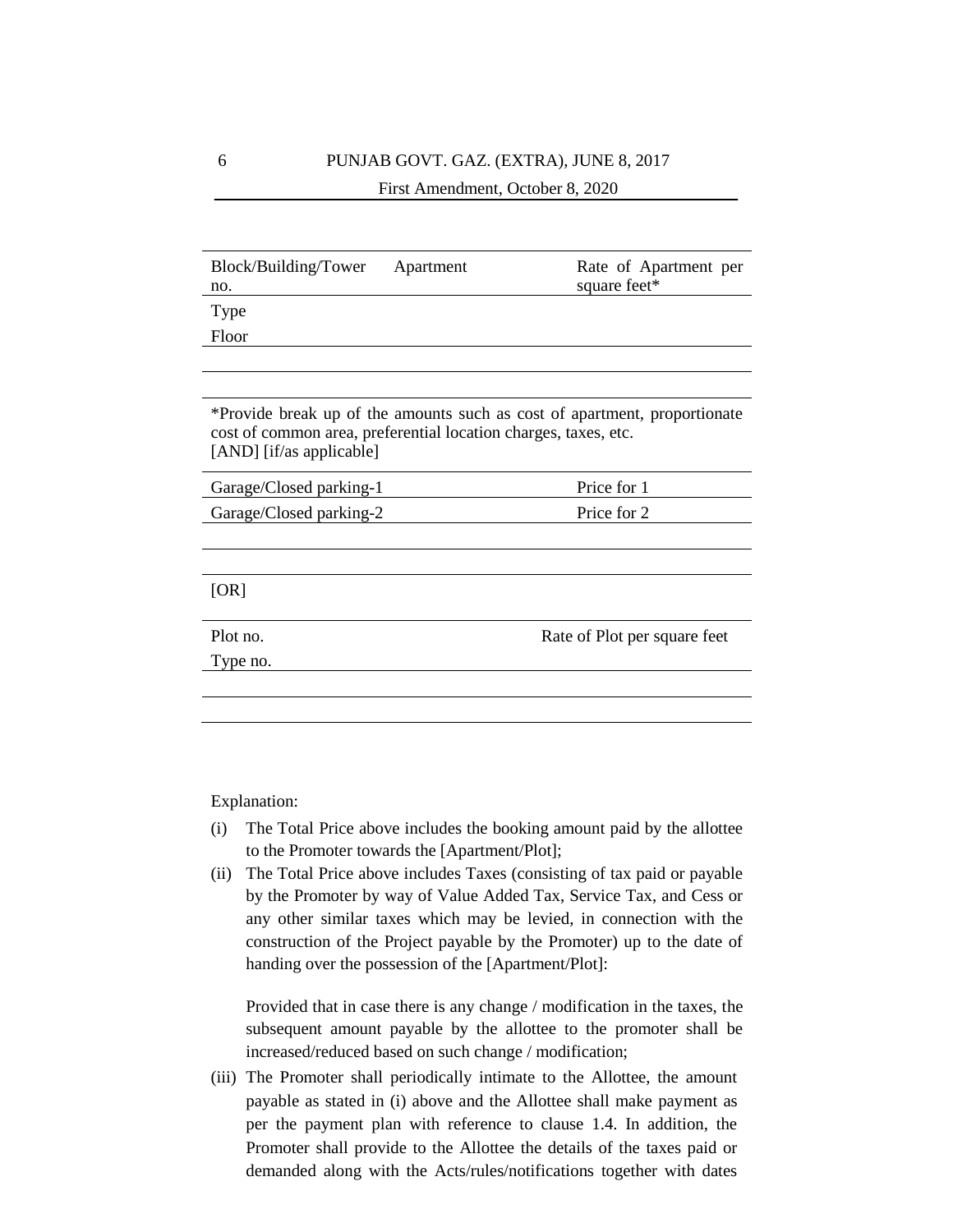from which such taxes/levies etc. have been imposed or become effective;

- (iv) The Total Price of Apartment/Plot includes: (1) *pro rata* share in the Common Areas; and (2)  $\qquad \qquad \text{garage(s)/closed} \qquad \text{parking(s)} \qquad \text{as}$ provided in the Agreement.
- 1.3 The Total Price is escalation-free, save and except increases which the Allottee hereby agrees to pay, due to increase on account of development charges payable to the competent authority and/or any other increase in charges which may be levied or imposed by the competent authority from time to time. The Promoter undertakes and agrees that while raising a demand on the Allottee for increase in development charges, cost/ charges imposed by the competent authorities, the Promoter shall enclose the said notification/order/rule/regulation to that effect along with the demand letter being issued to the Allottee, which shall only be applicable on subsequent payments.

1.4 The Allottee(s) shall make the payment as per [the payment plan mutually set out by the Promoter and the Allottee, shall be annexed with the Agreement for Sale]<sup>1</sup>.

- 1.5 The Promoter may allow, in its sole discretion, a rebate for early payments of installments payable by the Allottee by discounting such early payments  $@$  % per annum for the period by which the respective installment has been preponed. The provision for allowing rebate and such rate of rebate shall not be subject to any revision/withdrawal, once granted to an Allottee by the Promoter.
- 1.6 It is agreed that the Promoter shall not make any additions and alterations beyond the extent of 5 percent in the sanctioned plans, layout plans and specifications and the nature of fixtures, fittings and amenities described therein in respect of the apartment, plot or building, as the case may be, without the previous written consent of the Allottee. Provided that the Promoter may make such minor additions or alterations as may be required by the Allottee, or such minor changes or alterations as per the provisions of the Act.
- 1.7 *[Applicable in case of an apartment]* The Promoter shall confirm the final carpet area that has been allotted to the Allottee [after completion of construction work of the Building and the occupancy certificate or such other certificate (by whatever name may be called), is granted by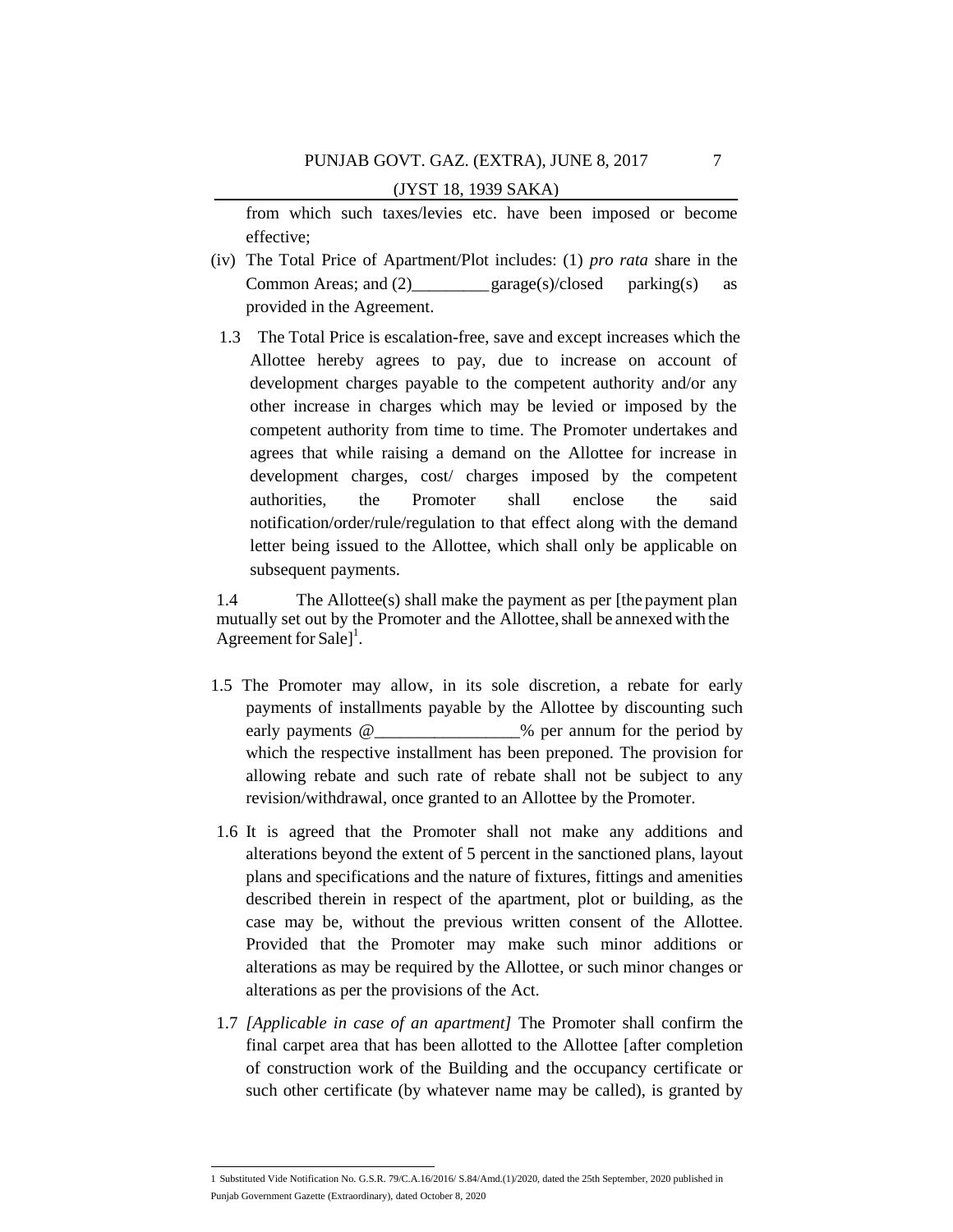First Amendment, October 8, 2020

the competent authority, $J^1$  by furnishing details of the changes, if any, in the carpet area. The total price payable for the carpet area shall be recalculated upon confirmation by the Promoter. If there is any reduction in the carpet area within the defined limit then Promoter shall refund the excess money paid by Allottee within ninety days with annual interest at the rate specified in the Rules, from the date when such an excess amount was paid by the Allottee. If there is any increase in the carpet area allotted to Allottee, the Promoter shall demand that from the Allottee as per the next milestone of the Payment Plan. All these monetary adjustments shall be made at the same rate per square feet as agreed in Clause 1.2 of this Agreement.

- 1.8 Subject to Clause 9.3, the Promoter agrees and acknowledges, the Allottee shall have the right to the [Apartment/Plot] as mentioned below:
	- (i) The Allottee shall have exclusive ownership of the Apartment/Plot;
	- (ii) The Allottee shall also have undivided proportionate share in the Common Areas. Since the share / interest of Allottee in the Common Areas is undivided and cannot be divided or separated, the Allottee shall use the Common Areas along with other occupants, maintenance staff etc., without causing any inconvenience or hindrance to them. Further, the right of the Allottee to use the Common Areas shall always be subject to the timely payment of maintenance charges and other charges as applicable. It is clarified that the promoter shall convey undivided proportionate title in the common areas to the association of allottees as provided in the Act;

That the computation of the price of the [Apartment/Plot] includes recovery of price of land, construction of [not only the Apartment but also] the Common Areas, internal development charges, external development charges, taxes, cost of providing electric wiring, fire detection and firefighting equipment in the common areas etc. and includes cost for providing all other facilities as provided within the Project.

1.9 It is made clear by the Promoter and the Allottee agrees that the [Apartment/Plot] along with garage/closed parking/covered parking in basement/stilts shall be treated as a single indivisible unit for all purposes. It is agreed that the Project is an independent, self-contained Project covering the said Land and is not a part of any other project or zone andshall not form a part of and/or linked/combined with any

 1 Substituted Vide Notification No. G.S.R. 79/C.A.16/2016/ S.84/Amd.(1)/2020, dated the 25th September, 2020 published in Punjab Government Gazette (Extraordinary), dated October 8, 2020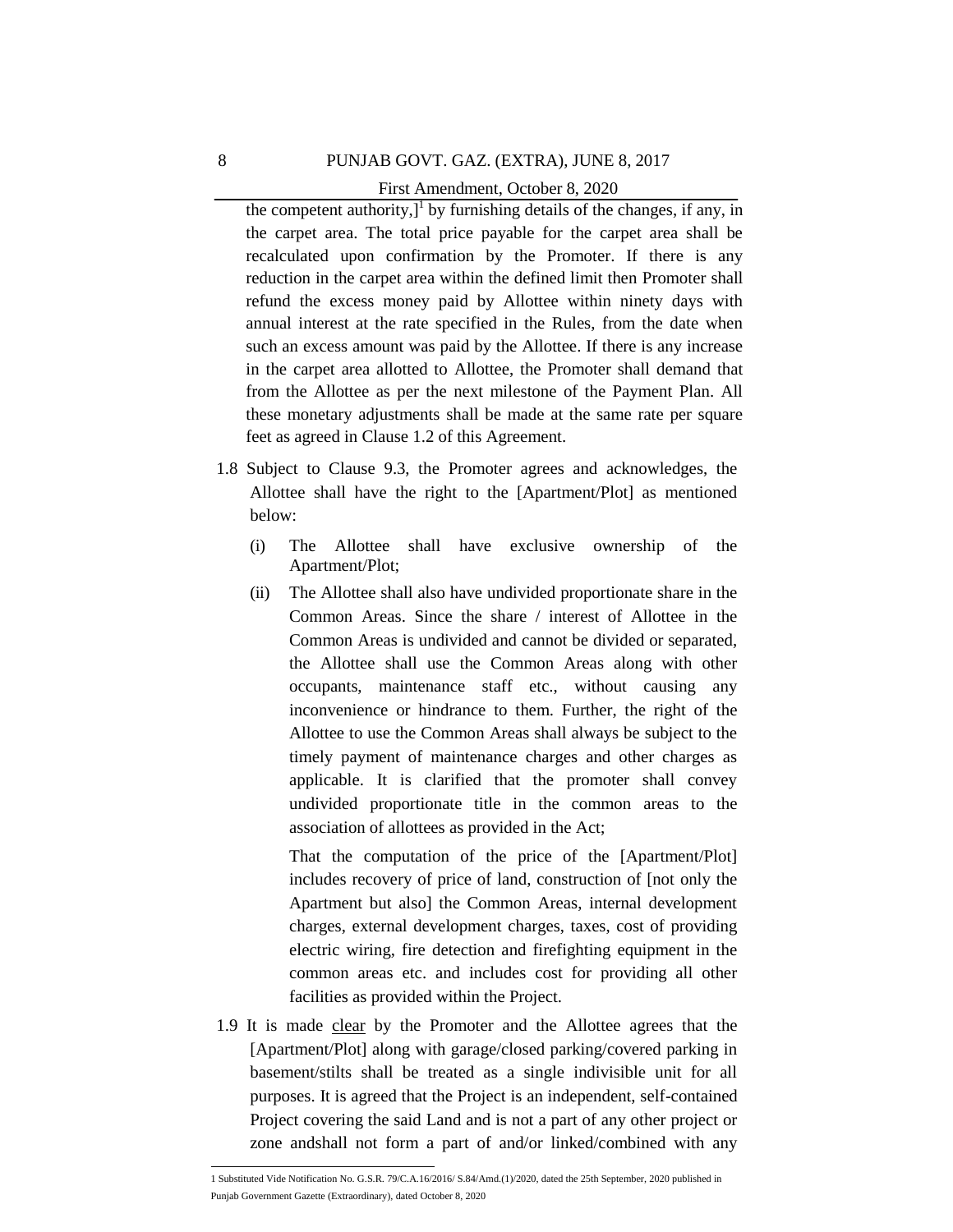other project in its vicinity or otherwise except for the purpose of integration of infrastructure for the benefit of the Allottee. It is clarified that Project's facilities and amenities shall be available for use and enjoyment of the Allottees of the Project *according to the concerned Act, Rules, regulations and byelaws in respect therof.*

- 1.10 It is understood by the Allottee that all other areas and i.e. areas and facilities falling outside the Project, namely\_\_\_\_\_\_\_\_\_\_\_\_\_\_\_shall not form a part of the declaration to be filed with \_\_\_\_\_\_\_\_\_\_\_\_\_ *[Please insert the name of the concerned competent authority]* to be filed in accordance with the\_\_\_\_\_\_\_\_\_\_\_\_\_\_\_\_\_\_\_\_\_\_\_\_ *[Please insert the name of the relevant State Act, if any].*
- 1.11 The Promoter agrees to pay all outgoings before transferring the physical possession of the apartment to the Allottees, which it has collected from the Allottees, for the payment of outgoings (including land cost, ground rent, municipal or other local taxes, charges for water or electricity, maintenance charges, including mortgage loan and interest on mortgages or other encumbrances and such other liabilities payable to competent authorities, banks and financial institutions, which are related to the project). If the Promoter fails to pay all or any of the outgoings collected by it from the Allottees or any liability, mortgage loan and interest thereon before transferring the apartment to the Allottees, the Promoter agrees to be liable, even after the transfer of the property, to pay such outgoings and penal charges, if any, to the authority or person to whom they are payable and be liable for the cost of any legal proceedings which may be taken therefor by such authority or person.

1.12 The Allottee has paid a sum of Rs. \_\_\_\_\_\_\_\_\_\_\_\_\_\_\_\_\_\_\_\_\_\_\_\_\_\_\_ (Rupees \_\_\_\_\_\_\_\_\_\_\_\_\_\_\_\_\_\_\_\_only) as booking amount being part payment towards the Total Price of the [Apartment/Plot] at the time of application, the receipt of which the Promoter hereby acknowledges and the Allottee hereby agrees to pay the remaining price of the [Apartment/Plot] as prescribed in the Payment Plan as may be demanded by the Promoter within the time and in the manner specified therein:

Provided that if the allottee delays in payment towards any amount for which is payable, he shall be liable to pay interest at the rate specified in the Rules.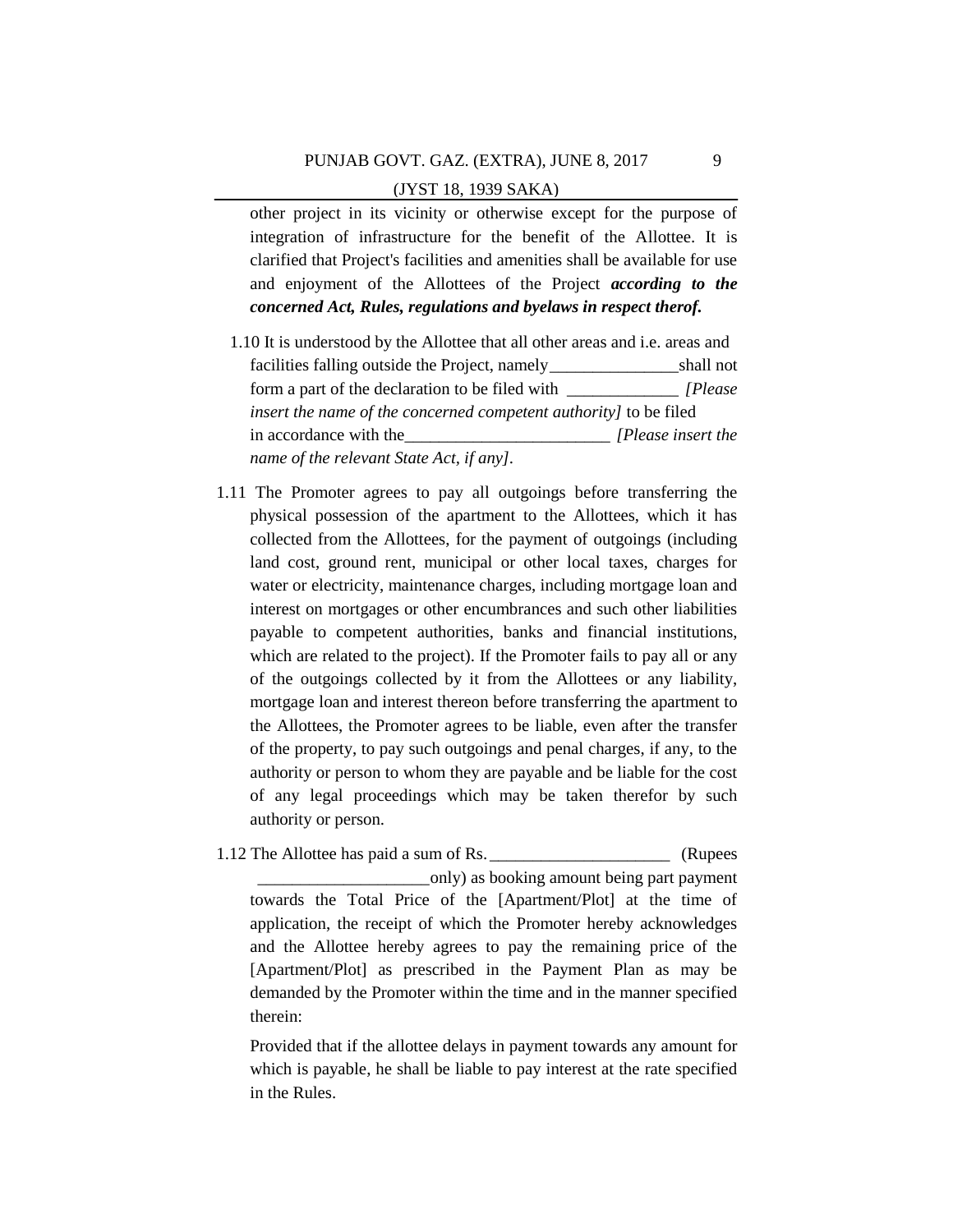#### $\Gamma$ . 1939  $\Gamma$ **2. MODE OF PAYMENT.-**

Subject to the terms of the Agreement and the Promoter abiding by the construction milestones, the Allottee shall make all payments, on demand by the Promoter, within the stipulated time as mentioned in the Payment Plan through A/c Payee cheque/demand draft or online payment (asapplicable) in favour of '\_\_\_\_\_\_\_\_\_\_\_\_\_\_\_\_\_\_\_' payable at

# **3. COMPLIANCE OF LAWS RELATING TO REMITTANCES.-**

- 3.1 The Allottee, if resident of outside India, shall be solely responsible for complying with the necessary formalities as laid down in Foreign Exchange Management Act, 1999, Reserve Bank of India Act and Rules and Regulations made thereunder or any statutory amendment(s) modification(s) made thereof and all other applicable laws including that of remittance of payment acquisition/sale/transfer of immovable properties in India etc. and provide the Promoter with such permission, approvals which would enable the Promoter to fulfill its obligations under this Agreement. Any refund, transfer of security, if provided in terms of the Agreement shall be made in accordance with the provisions of Foreign Exchange Management Act, 1999 or statutory enactments or amendments thereof and the Rules and Regulations of the Reserve Bank of India or any other applicable law. The Allottee understands and agrees that in the event of any failure on his/her part to comply with the applicable guidelines issued by the Reserve Bank of India, he/she shall be liable for any action under the Foreign Exchange Management Act, 1999 or other laws as applicable, as amended from time to time.
- 3.2 The Promoter accepts no responsibility in this regard. The Allottee shall keep the Promoter fully indemnified and harmless in this regard. Whenever there is any change in the residential status of the Allottee subsequent to the signing of this Agreement, it shall be the sole responsibility of the Allottee to intimate the same in writing to the Promoter immediately and comply with necessary formalities if any under the applicable laws. The Promoter shall not be responsible towards any third party making payment/ remittances on behalf of any Allottee and such third party shall not have any right in the application/allotment of the said apartment applied for herein in any way and the Promoter shall be issuing the payment receipts in favour of the Allottee only.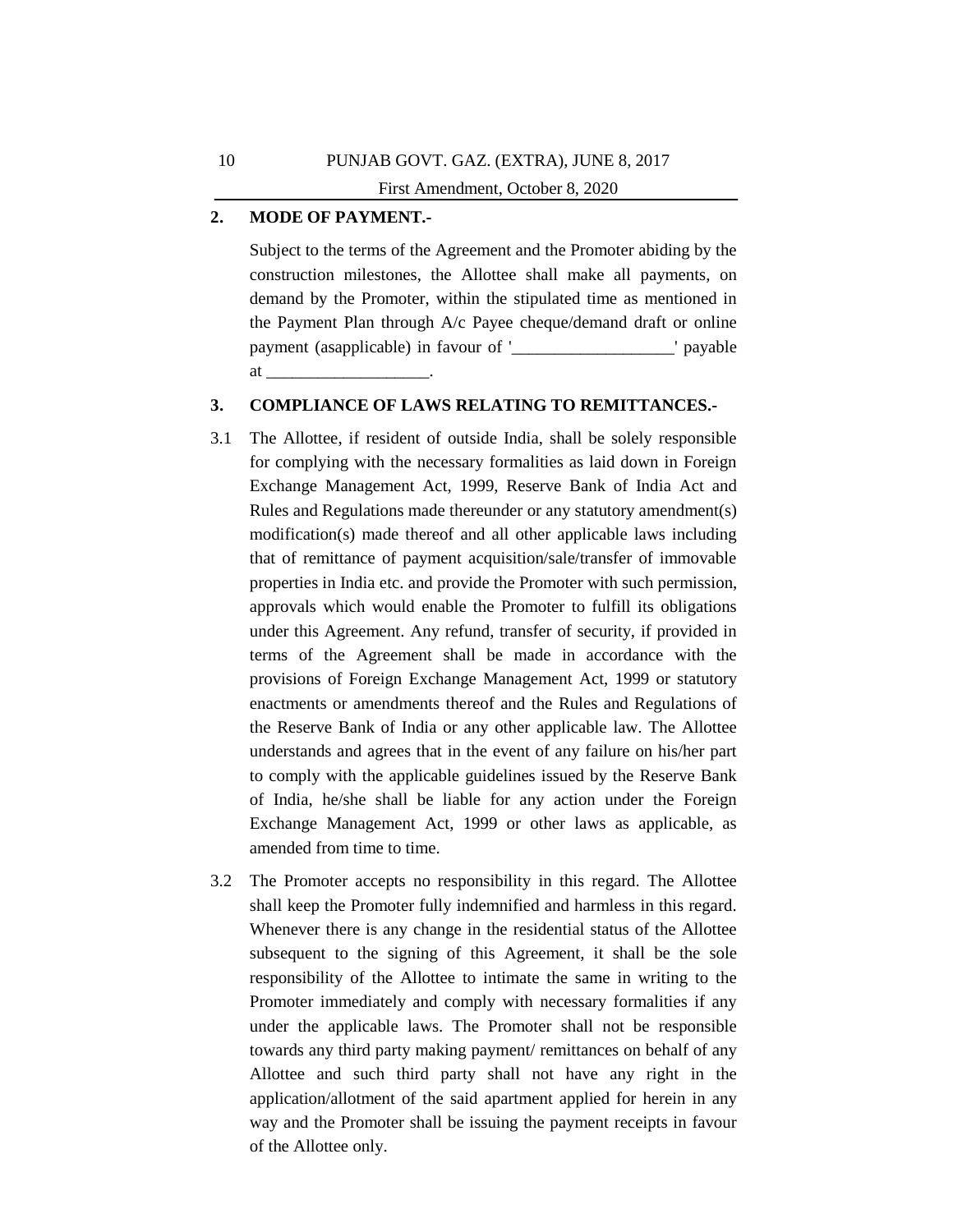# **4. ADJUSTMENT/APPROPRIATION OF PAYMENTS.-**

The Allottee authorizes the Promoter to adjust/appropriate all payments made by him/her under any head(s) of dues against lawful outstanding, if any, in his/her name as the Promoter may in its sole discretion deem fit and the Allottee undertakes not to object/demand/direct the Promoter to adjust his payments in any manner.

#### **5. Time**. –

[The time is of essence for the Promoter as well as the Allottee. The Promoter shall abide by the time schedule for completing the Project and handing over the Apartment or Plot, as the case may be, to the Allottee and the common areas to the association of the Allottees after receiving the occupancy [or such other certificate (by whatever name may be called)], or the completion certificate or both, as the case may be. Similarly, the Allottee shall make timely payments of the installments and other dues payable by him and shall meet other obligations under the Agreement of Sale, subject, however, to the simultaneous completion of the construction work by the Promoter as per the payment plan set out in Para  $1.4$ .]<sup>1</sup>

# **6. CONSTRUCTION OF THE PROJECT OR APARTMENT.-**

The Allottee has seen the specifications of the [Apartment/Plot] and accepted the Payment Plan, floor plans, layout plans [annexed along with this Agreement] which has been approved by the competent authority, as represented by the Promoter. The Promoter shall develop the Project in accordance with the said layout plans, floor plans and specifications. Subject to the terms in this Agreement, the Promoter undertakes to strictly abide by such plans approved by the competent Authorities and shall also strictly abide by the bye-laws, FAR and density norms and provisions prescribed or notified by the State Government and shall not have an option to make any variation /alteration / modification in such plans, other than in the manner provided under the Act, and breach of this term by the Promoter shall constitute a material breach of the Agreement.

# **7. POSSESSION OF THE APARTMENT/PLOT.-**

7.1 **Schedule for possession of the said Apartment/Plot.-** The Promoter agrees and understands that timely delivery of possession of the Apartment/Plot is the essence of the Agreement. The Promoter, based on the approved plans and specifications, assures to hand over possession of the Apartment/Plot on\_\_\_\_\_\_\_\_\_, unless there is delay or failure due to war, flood, drought, fire, cyclone, earthquake or any other calamity caused by nature affecting the regular development of

 1 Substituted Vide Notification No. G.S.R. 79/C.A.16/2016/ S.84/Amd.(1)/2020, dated the 25th September, 2020 published in Punjab Government Gazette (Extraordinary), dated October 8, 2020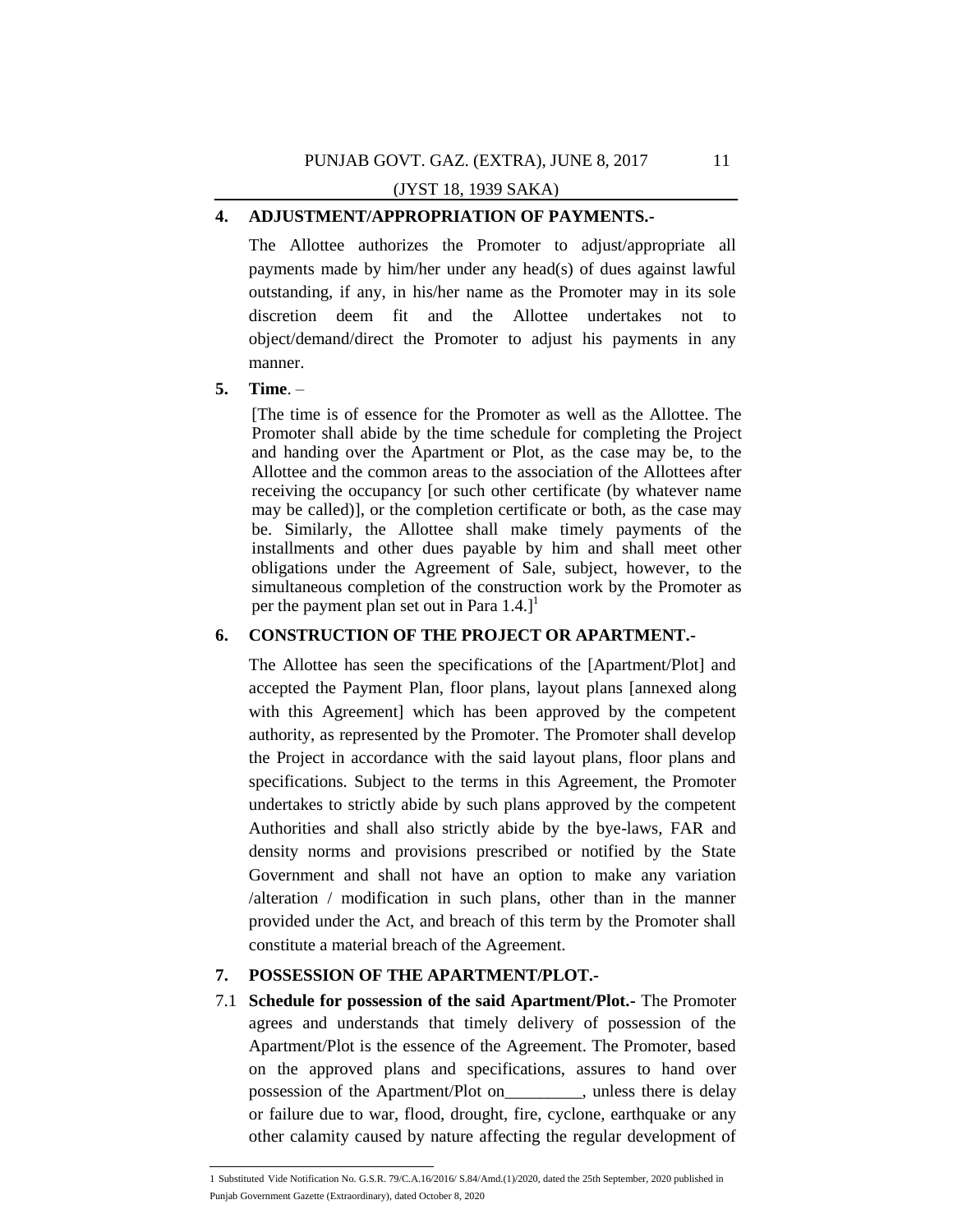First Amendment, October 8, 2020

the real estate project ("**Force Majeure**"). If, however, the completion of the Project is delayed due to the Force Majeure conditions then the Allottee agrees that the Promoter shall be entitled to the extension of time for delivery of possession of the Apartment/Plot, provided that such Force Majeure conditions are not of a nature which make it impossible for the contract to be implemented. The Allottee agrees and confirms that, in the event it becomes impossible for the Promoter to implement the project due to Force Majeure conditions, then this allotment shall stand terminated and the Promoter shall refund to the Allottee the entire amount received by the Promoter from the allotment within ninety days from the date of termination of allotment. After refund of the money paid by the Allottee, the Allottee agrees that he/ she shall not have any rights, claims etc. against the Promoter and that the Promoter shall be released and discharged from all its obligations and liabilities under this Agreement.

- 7.2 **Procedure for taking possession.-** The Promoter, upon obtaining the [occupancy certificate or such other certificate (by whatever name may be called)]<sup>1</sup>, from the competent authority shall offer in writing the possession of the Apartment/Plot, to the Allottee in terms of this Agreement to be taken within three months from the date of issue of such notice and the Promoter shall give possession of the Apartment/ Plot to the Allottee. The Promoter agrees and undertakes to indemnify the Allottee in case of failure of fulfillment of any of the provisions, formalities, documentation on part of the Promoter. The Allottee agrees to pay the maintenance charges as determined by the Promoter/ association of allottees, as the case may be. The Promoter on its behalf shall offer the possession to the Allottee in writing within \_\_\_\_\_\_\_\_\_\_\_\_\_\_\_\_\_\_\_days of receiving the occupancy certificate of the Project.
- 7.3 **Failure of Allottee to take Possession of Apartment/Plot.-** Upon receiving a written intimation from the Promoter as per clause 7.2, the Allottee shall take possession of the Apartment/Plot from the Promoter by executing necessary indemnities, undertakings and such other documentation as prescribed in this Agreement, and the Promoter shall give possession of the Apartment/Plot to the allottee. In case the Allottee fails to take possession within the time provided in clause 7.2, such Allottee shall continue to be liable to pay maintenance charges as applicable.

On failure of allottee to pay the installment as per schedule given in allotment letter, apart from paying the interest on the delayed amount,

 1 Substituted Vide Notification No. G.S.R. 79/C.A.16/2016/ S.84/Amd.(1)/2020, dated the 25th September, 2020 published in Punjab Government Gazette (Extraordinary), dated October 8, 2020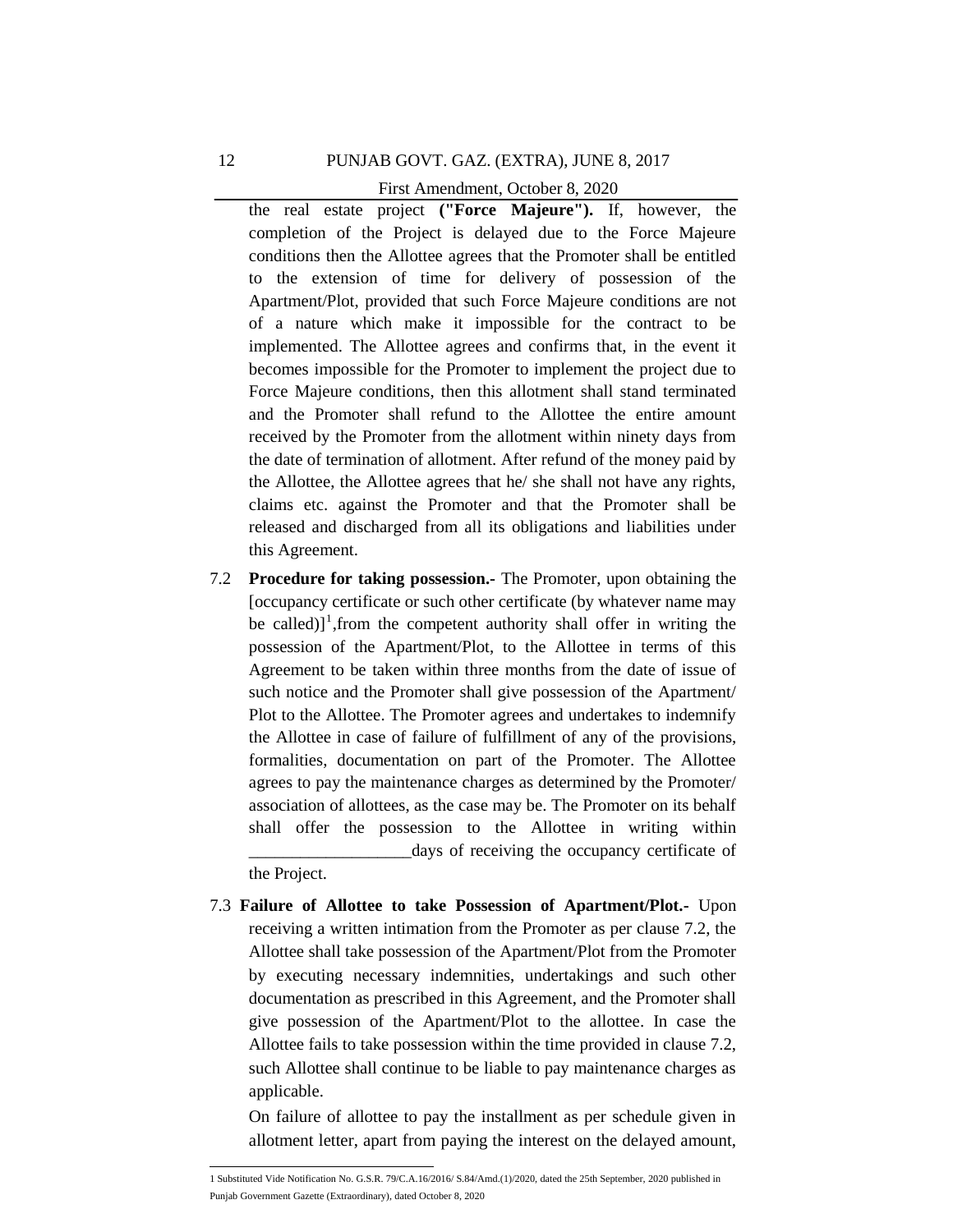the possession of the plot/apartment shall be extended to the extent of period of delay in paying the defaulted amount.

- 7.4 **Possession by the Allottee.-** After obtaining the [occupancy certificate or such other certificate (by whatever name may be called)] $1$  and handing over physical possession of the Apartment/Plot to the Allottees, it shall be the responsibility of the Promoter to hand over the necessary documents and plans, including common areas, to the association of the Allottees or the competent authority, as the case may be, as per the local laws.
- 7.5 **Cancellation by Allottee.-** The Allottee shall have the right to cancel/ withdraw his allotment in the Project as provided in the Act:

Provided that where the allottee proposes to cancel/withdraw from the project without any fault of the promoter, the promoter herein is entitled to forfeit *ten percent of the total amount of the consideration money, interest and other dues payable* for the allotment. The balance amount of money paid by the allottee shall be returned by the promoter to the allottee within ninety days of such cancellation.

#### 7.6 **Compensation.—**

The Promoter shall compensate the Allottee in case of any loss caused to him due to defective title of the land, on which the project is being developed or has been developed, in the manner as provided under the Act and the claim for compensation under this section shall not be barred by limitation provided under any law for the time being in force.

Except for occurrence of a Force Majeure event, if the promoter fails to complete or is unable to give possession of the Apartment/Plot (i) in accordance with the terms of this Agreement, duly completed by the date specified herein; or (ii) due to discontinuance of his business as a developer on account of suspension or revocation of the registration under the Act; or for (iii) any other reason; the Promoter shall be liable, on demand to the allottees, in case the Allottee wishes to withdraw from the Project, without prejudice to any other remedy available, to return the total amount received by him in respect of the Apartment/Plot, with interest at the rate specified in the Rules within ninety days including compensation in the manner as provided under the Act:

Provided that where the Allottee does not intend to withdraw fromthe Project, the Promoter shall pay to the Allottee interest at the

 1 Vide Notification No. G.S.R. 79/C.A.16/2016/ S.84/Amd.(1)/2020, dated the 25th September, 2020 published in Punjab Government Gazette (Extraordinary), dated October 8, 2020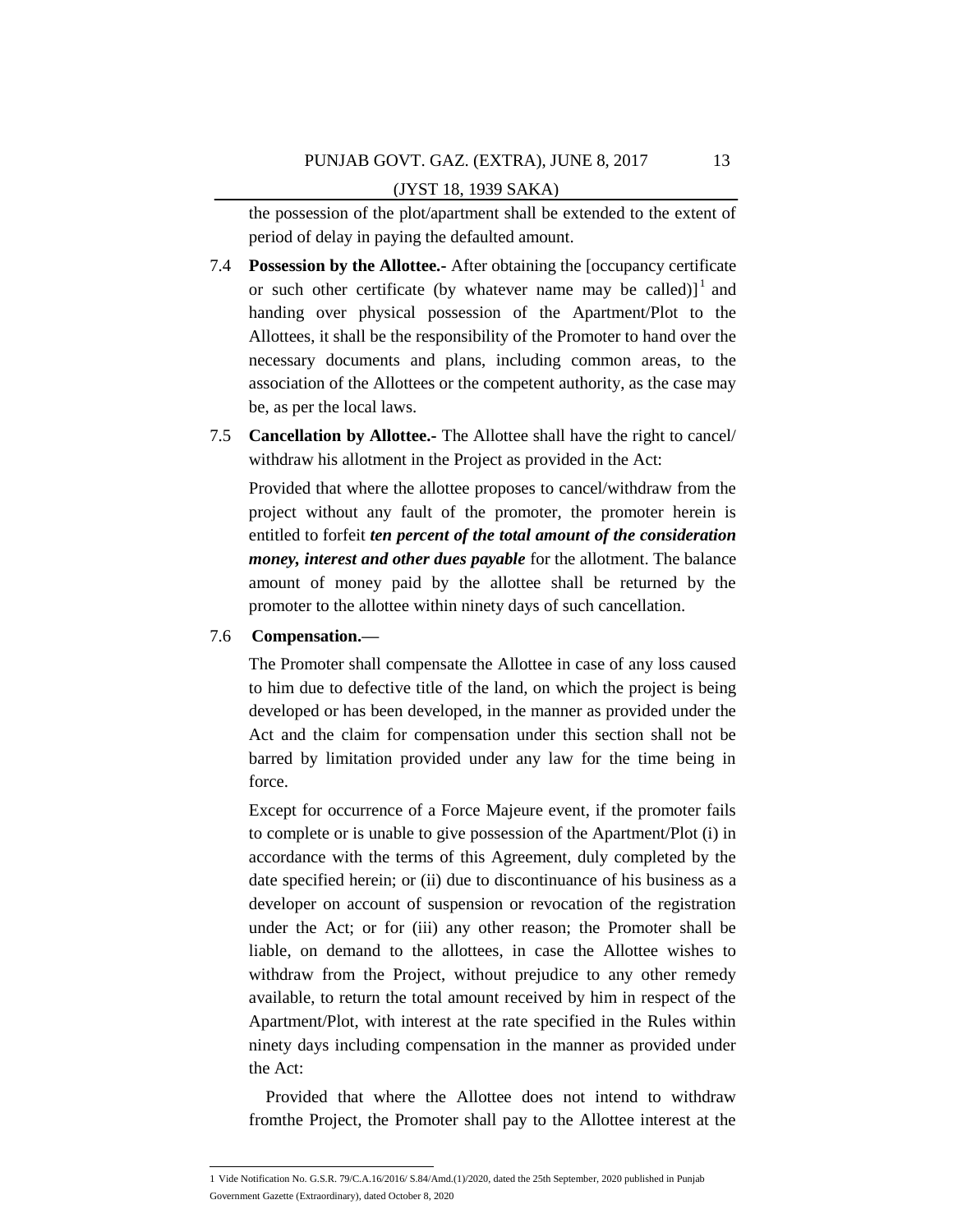First Amendment, October 8, 2020

rate specified in the Rules for every month of delay, till the handing over of the possession of the Apartment/Plot.

# **8. REPRESENTATIONS AND WARRANTIES OF THE PROMOTER.-**

The Promoter hereby represents and warrants to the Allottee as follows:

- (i) the Promoter has absolute, clear and marketable title with respect to the said Land; the requisite rights to carry out development upon the said Land and absolute, actual, physical and legal possession of the said Land for the Project;
- (ii) the Promoter has lawful rights and requisite approvals from the competent Authorities to carry out development of the Project;
- (iii) there are no encumbrances upon the said Land or the Project;

[in case there are any encumbrances on the land provide details of such encumbrances including any rights, title, interest and name of party in or over such land]

- (iv) there are no litigations pending before any Court of law with respect to the said Land, Project or the Apartment/Plot;
- (v) all approvals, licenses and permits issued by the competent authorities with respect to the Project, said Land and Apartment/ Plot are valid and subsisting and have been obtained by following due process of law. Further, the Promoter has been and shall, at all times, remain to be in compliance with all applicable laws in relation to the Project, said Land, Building and Apartment/Plot and common areas;
- (vi) the Promoter has the right to enter into this Agreement and has not committed or omitted to perform any act or thing, whereby the right, title and interest of the Allottee created herein, may prejudicially be affected;
- (vii) the Promoter has not entered into any agreement for sale and/or development agreement or any other agreement / arrangement with any person or party with respect to the said Land, including the Project and the said Apartment/Plot which will, in any manner, affect the rights of Allottee under this Agreement;
- (viii)the Promoter confirms that the Promoter is not restricted in any manner whatsoever from selling the said Apartment/Plot to theAllottee in the manner contemplated in this Agreement;
- (ix) at the time of execution of the conveyance deed the Promoter shall handover lawful, vacant, peaceful, physical possession of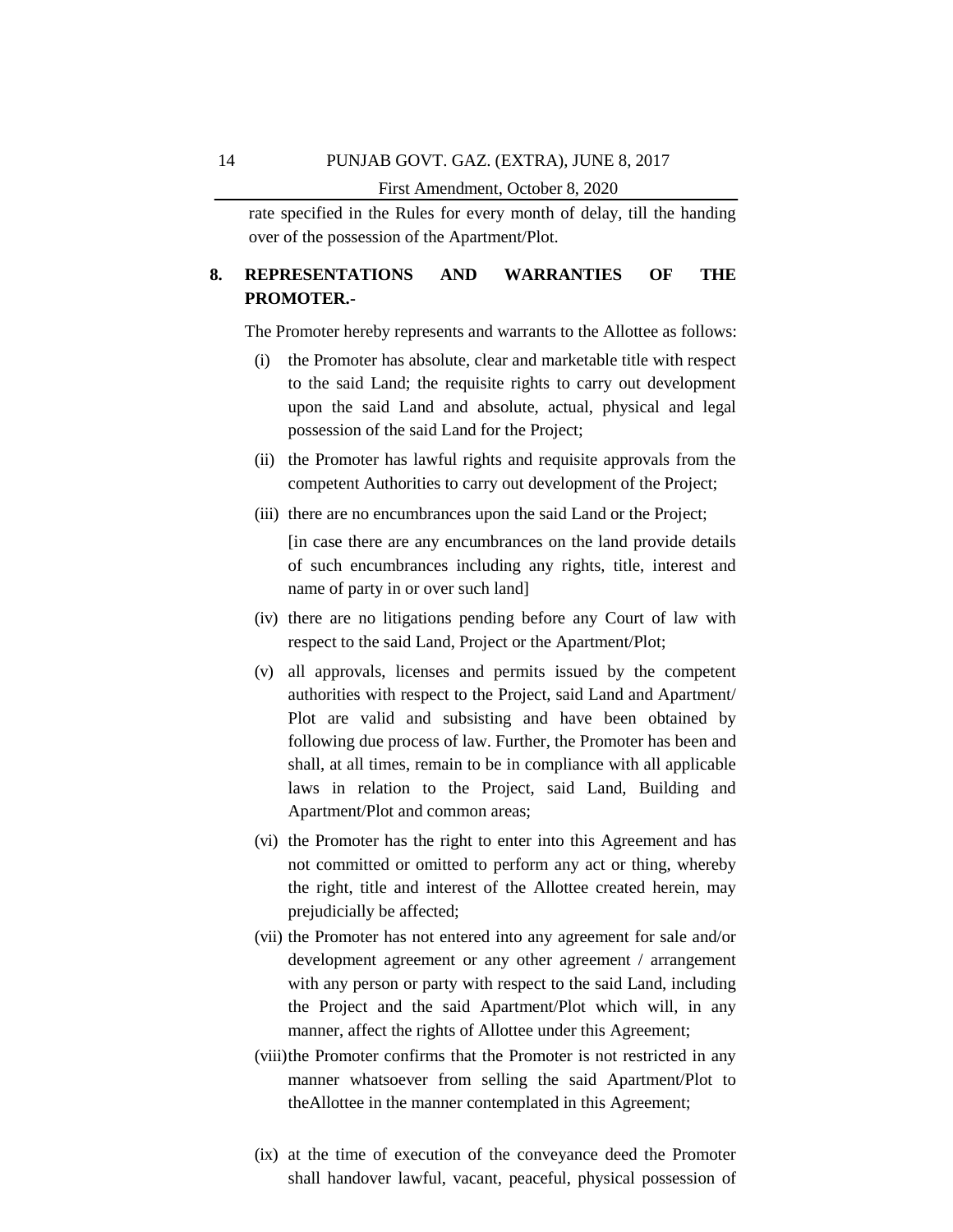the Apartment/Plot to the Allottee and the common areas to the Association of the Allottees;

- (x) the Schedule Property is not the subject matter of any HUF and that no part thereof is owned by any minor and/or no minor has any right, title and claim over the Schedule Property;
- (xi) the Promoter has duly paid and shall continue to pay and discharge all governmental dues, rates, charges and taxes and other monies, levies, impositions, premiums, damages and/or penalties and other outgoings, whatsoever, payable with respect to the said project to the competent Authorities; and
- (xii) no notice from the Government or any other local body or authority or any legislative enactment, Government Ordinance, order, notification (including any notice for acquisition or requisition of the said property) has been received by or served upon the Promoter in respect of the said Land and/or the Project.

### **9. EVENTS OF DEFAULTS AND CONSEQUENCES.-**

- 9.1 Subject to the Force Majeure clause, the Promoter shall be considered under a condition of default, in the following events:-
	- (i) promoter fails to provide ready to move in possession of the Apartment/Plot to the Allottee within the time period specified. For the purpose of this clause, 'ready to move in possession' shall mean that the apartment shall be in a habitable condition which is complete in all respects and as per the completion /occupancy certificate issued by the competent authority; or
	- (ii) discontinuance of the Promoter's business as a developer on account of suspension or revocation of his registration under the provisions of the Act or the rules or regulations made thereunder.
- 9.2 In case of default by Promoter under the conditions listed above, the Allottee is entitled to the following:-
	- (i) stop making further payments to the Promoter as demanded by thePromoter. If the Allottee stops making payments, the Promoter shall correct the situation by completing the construction milestones and only thereafter, the Allottee will be required to make the next payment without any penal interest; or
	- (ii) the Allottee shall have the option of terminating the Agreement in which case the Promoter shall be liable to refund the entire money paid by the Allottee under any head whatsoever towards the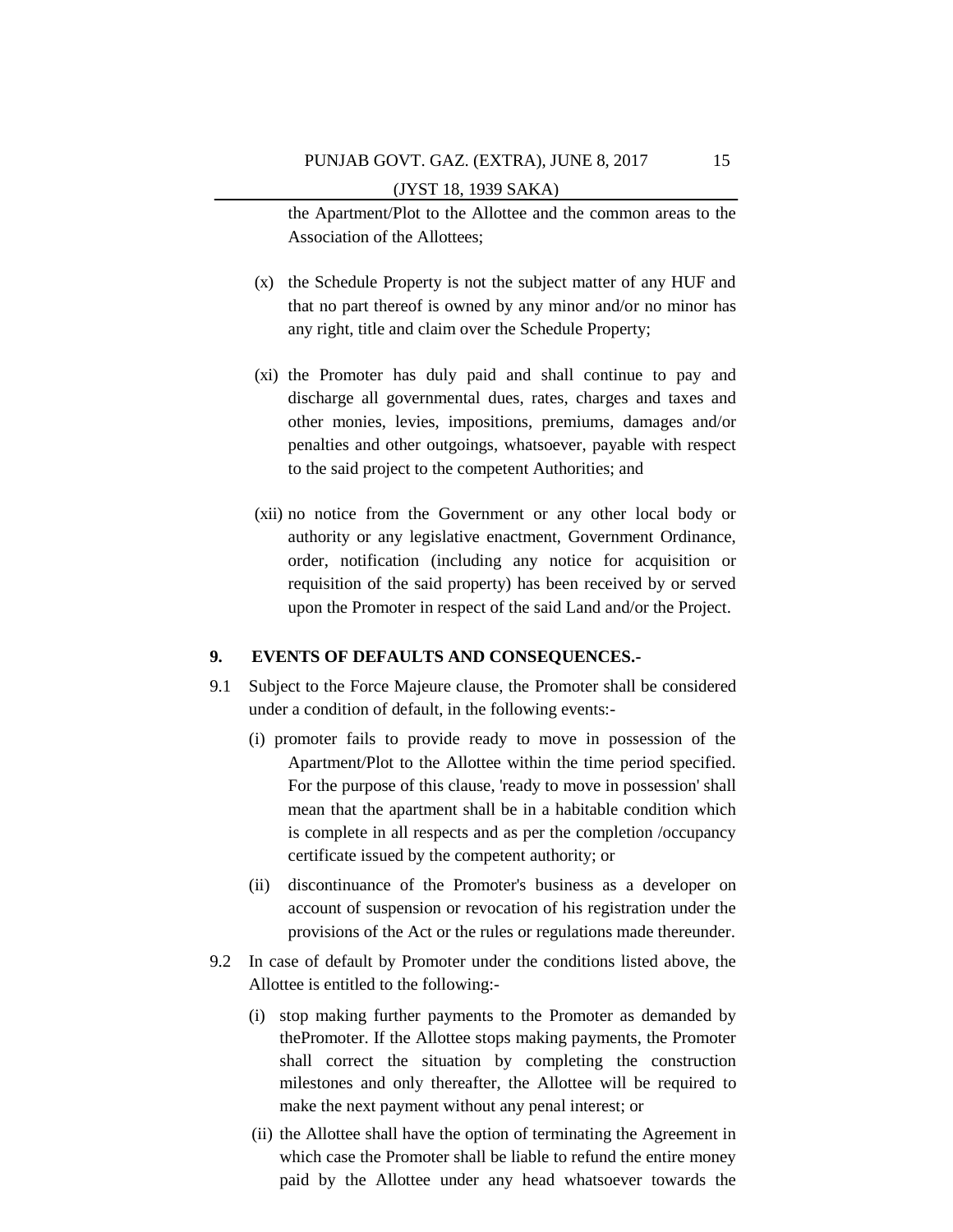# PUNJAB GOVT. GAZ. (EXTRA), JUNE 8, 2017

First Amendment, October 8, 2020

purchase of the apartment/plot, along with interest at the rate specified in the Rules within ninety days of receiving the termination notice:

Provided that where an Allottee does not intend to withdraw from the project or terminate the Agreement, he shall be paid, by the promoter, interest at the rate specified in the Rules, for every month of delay till the handing over of the possession of the Apartment/ Plot.

- 9.3 The Allottee shall be considered under a condition of default, on the occurrence of the following events:-
	- (i) in case the Allottee fails to make payments for\_\_\_\_\_\_\_\_ consecutive demands made by the Promoter as per the Payment Plan annexed hereto, despite having been issued notice in that regard, the allottee shall be liable to pay interest to the promoter on the unpaid amount at the rate specified in the Rules;
	- (ii) in case of Default by Allottee under the condition listed above continues for a period beyond consecutive months after notice from the Promoter in this regard, the Promoter shall cancel the allotment of the Apartment/Plot in favour of the Allottee and refund the amount money paid to him by the allottee by deducting the booking amount and the interest liabilities and this Agreement shall thereupon stand terminated.

# **10. CONVEYANCE OF THE SAID APARTMENT**

The Promoter, on receipt of complete amount of the Price of the Apartment/Plot under the Agreement from the Allottee, shall execute a conveyance deed and convey the title of the Apartment/Plot together with proportionate indivisible share in the Common Areas within three months from the issuance of the [occupancy certificate or such other certificate (by whatever name may be called) $]^{1}$ . However, in case the Allottee fails to deposit the stamp duty, registration charges and all other incidental and legal expenses etc. so demanded within the period mentioned in the demand letter, the Allottee authorizes the Promoter to withhold registration of the conveyance deed in his/her favour till full and final settlement of all dues and stamp duty and registration charges to the Promoter is made by the Allottee. The Allottee shall be solely responsible and liable for compliance of the provisions of Indian Stamp Act, 1899 including any actions taken or deficiencies/penalties imposed by the competent authority(ies).

 1 Vide Notification No. G.S.R. 79/C.A.16/2016/ S.84/Amd.(1)/2020, dated the 25th September, 2020 published in Punjab Government Gazette (Extraordinary), dated October 8, 2020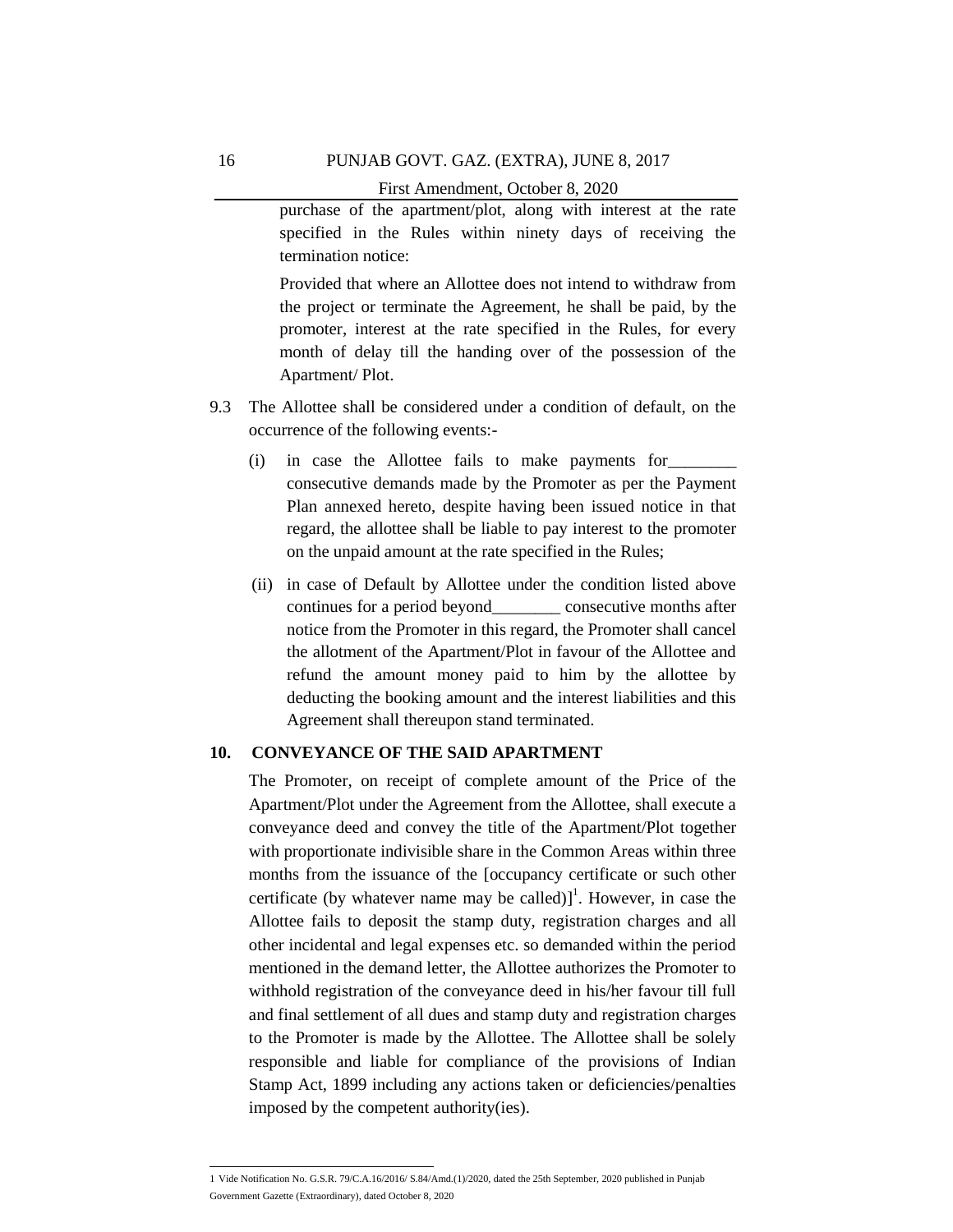# **11. MAINTENANCE OF THE SAID BUILDING / APARTMENT / PROJECT.-**

The Promoter shall be responsible to provide and maintain essential services in the Project till the taking over of the maintenance of the project by the association of the allottees. The cost of such maintenance has been included in the Total Price of the Apartment/Plot.

*[Insert any other clauses in relation to maintenance of project, infrastructure and equipment]*

# **12. DEFECT LIABILITY.-**

It is agreed that in case any structural defect or any other defect in workmanship, quality or provision of services or any other obligations of the Promoter as per the agreement for sale relating to such development is brought to the notice of the Promoter within a period *of five years* by the Allottee from the date of handing over possession, it shall be the duty of the Promoter to rectify such defects without further charge, within thirty days, and in the event of Promoter's failure to rectify such defects within such time, the aggrieved Allottees shall be entitled to receive appropriate compensation in the manner as provided under the Act.

# **13. RIGHT OF ALLOTTEE TO USE COMMON AREAS AND FACILITIES SUBJECT TO PAYMENT OF TOTAL MAINTENANCE CHARGES.-**

The Allottee hereby agrees to purchase the Apartment/Plot on the specific understanding that his/her right to the use of Common Areas shall be subject to timely payment of total maintenance charges, as determined and thereafter, billed by the maintenance agency appointed or the association of allottees (or the maintenance agency appointed by it) and performance by the Allottee of all his/her obligations in respect of the terms and conditions specified by the maintenance agency or the association of allottees from time to time.

# **14. RIGHT TO ENTER THE APARTMENT FOR REPAIRS.-**

The Promoter / maintenance agency /association of allottees shall have rights of unrestricted access of all Common Areas, garages/closed parkings/covered parking in basement or stilts, and parking spaces for providing necessary maintenance services and the Allottee agrees to permit the association of allottees and/or maintenance agency to enter into the Apartment/Plot or any part thereof, after due notice and during the normal working hours, unless the circumstances warrant otherwise, with a view to set right any defect.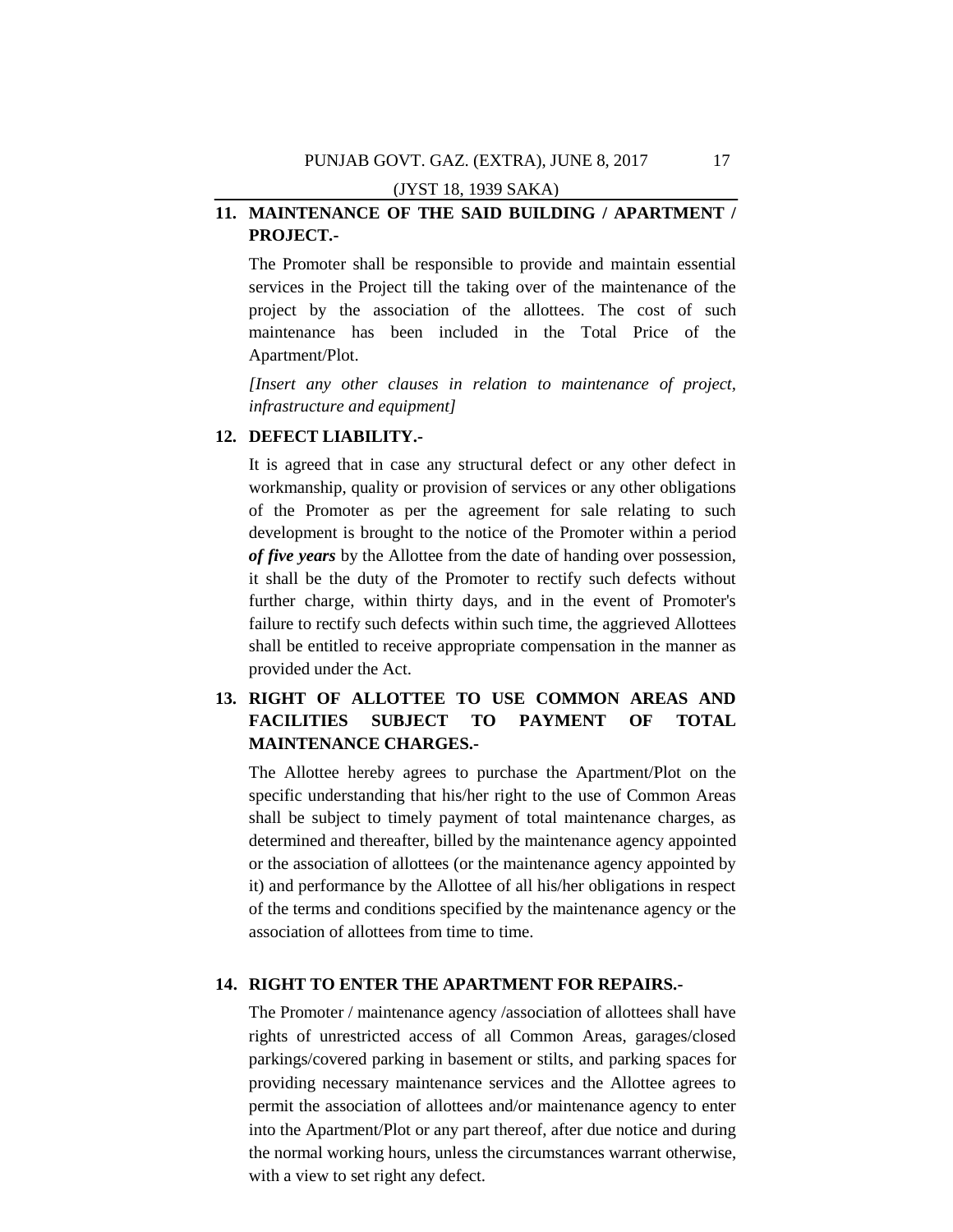# **15. USAGE.-**

**Use of Basement and Service Areas:** The basement(s) and service areas, if any, as located within the

*(project name),* shall be earmarked for purposes such as parking spaces and services including but not limited to electric sub-station, transformer, DG set rooms, underground water tanks, pump rooms, maintenance and service rooms, fire fighting pumps and equipment etc. and other permitted uses as per sanctioned plans. The Allottee shall not be permitted to use the service areas and the basements in any manner whatsoever, other than those earmarked as parking spaces, and the same shall be reserved for use by the association of allottees formed by the Allottees for rendering maintenance services.

# **16. GENERAL COMPLIANCE WITH RESPECT TO THE APARTMENT.-**

Subject to Clause 12 above, the Allottee shall, after taking possession, be solely responsible to maintain the Apartment/Plot at his/her own cost, in good repair and condition and shall not do or suffer to be done anything in or to the building, or the Apartment/Plot, or the staircases, lifts, common passages, corridors, circulation areas, atrium or the compound which may be in violation of any laws or rules of any authority or change or alter or make additions to the Apartment/Plot and keep the Apartment/ Plot, its walls and partitions, sewers, drains, pipe and appurtenances thereto or belonging thereto, in good and tenantable repair and maintain the same in a fit and proper condition and ensure that the support, shelter etc. of the building is not in any way damaged or jeopardized. The Allottee further undertakes, assures and guarantees that he/she would not put any sign-board / name-plate, neon light, publicity material or advertisementmaterial etc. on the face / facade of the building or anywhere on the exterior of the project, buildings therein or common areas. The Allottee shall also not change the colour scheme of the outer walls or painting of the exterior side of the windows or carry out any change in the exterior elevation or design. Further the Allottee shall not store any hazardous or combustible goods in the Apartment/Plot or place any heavy material in the common passages or staircase of the Building. The Allottee shall also not remove any wall, including the outer and load bearing wall of the Apartment/Plot. The Allottee shall plan and distribute its electrical load in conformity with the electrical systems installed by the Promoter and thereafter, the association of allottees and/or maintenance agency appointed by the association of allottees. The Allottee shall be responsible for any loss or damages arising out of breach of any of the aforesaid conditions.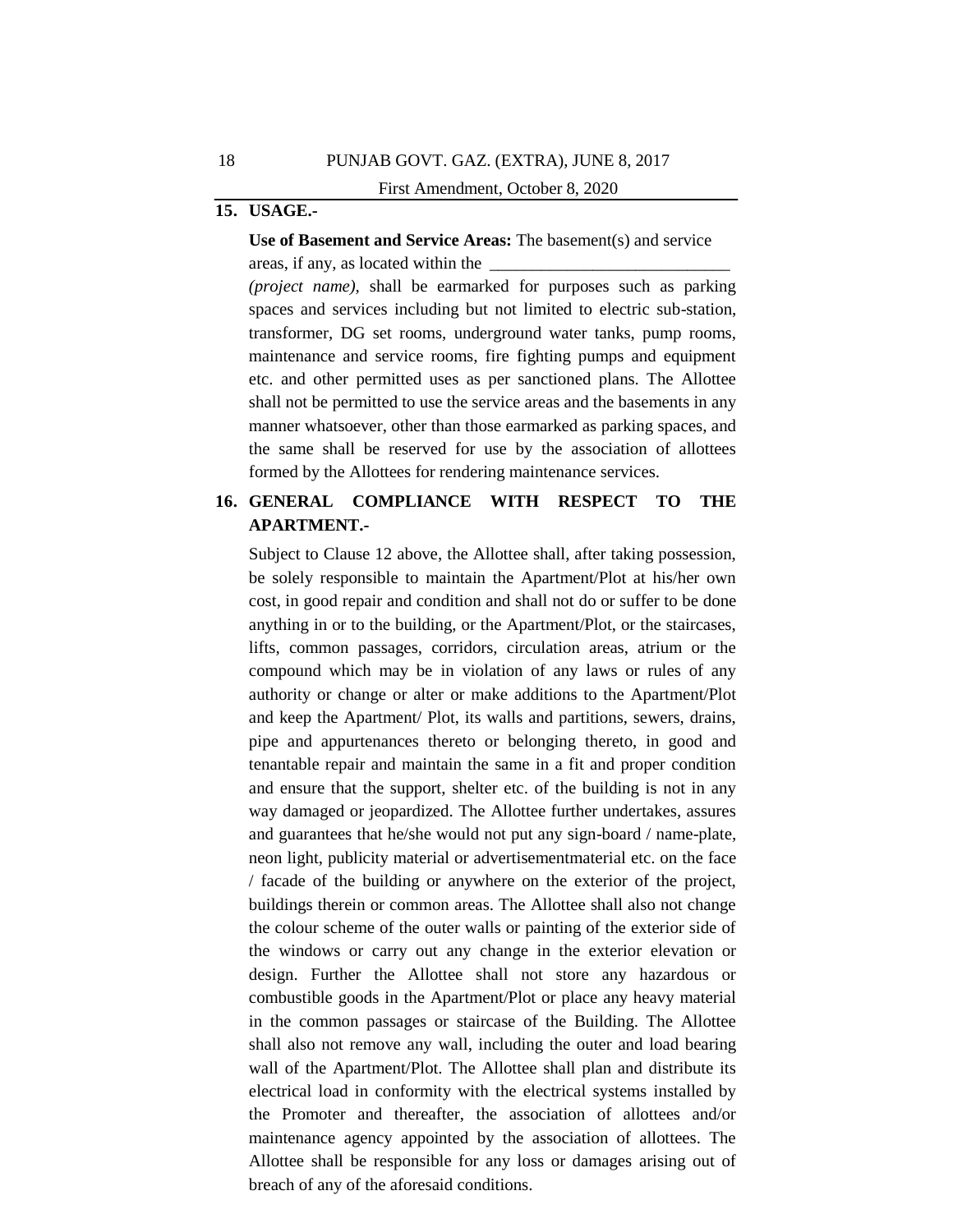# **17. COMPLIANCE OF LAWS, NOTIFICATIONS ETC. BY ALLOTTEE.-**

The Allottee is entering into this Agreement for the allotment of a Apartment/Plot with the full knowledge of all laws, rules, regulations, notifications applicable to the project in general and this project in particular. The Allottee hereby undertakes that he/she shall comply with and carry out, from time to time after he/she has taken over for occupation and use the said Apartment/Plot, all the requirements, requisitions, demands and repairs which are required by any competent authority in respect of the Apartment/Plot / at his/ her own cost.

# **18. ADDITIONAL CONSTRUCTIONS.-**

The Promoter undertakes that it has no right to make additions or to put up additional structure(s) anywhere in the project after the building plan has been approved by the competent authority(ies) except for as provided in the Act.

# **19. PROMOTER SHALL NOT MORTGAGE OR CREATE A CHARGE.-**

After the Promoter executes this Agreement he shall not mortgage or create a charge on the Apartment/Plot/Building and if any such mortgage or charge is made or created then notwithstanding anything contained in any other law for the time being in force, such mortgage or charge shall not affect the right and interest of the Allottee who has taken or agreed to take such Apartment/Plot/Building.

# **20. THE PUNJAB APARTMENT OWNERSHIP ACT, 1995.-**

The Promoter has assured the Allottees that the project in its entirety is in accordance with the provisions of the Punjab Apartment Ownership Act, 1995 (Punjab Act No. 13 of 1995). The Promoter showing compliance of various laws/regulations as applicable in\_

### **21. BINDING EFFECT.-**

Forwarding this Agreement to the Allottee by the Promoter does not create a binding obligation on the part of the Promoter or the Allottee until, firstly, the Allottee signs and delivers this Agreement with all the schedules along with the payments due as stipulated in the Payment Plan within thirty days from the date of receipt by the Allottee and secondly, appears for registration of the same before the concerned Sub- Registrar as and when intimated by the Promoter. If the Allottee(s) fails to execute and deliver to the Promoter this Agreement within thirty days from the date of its receipt by the Allottee and/or appear before the Sub-Registrar for its registration as and when intimated by the Promoter, then the Promoter shall serve a notice to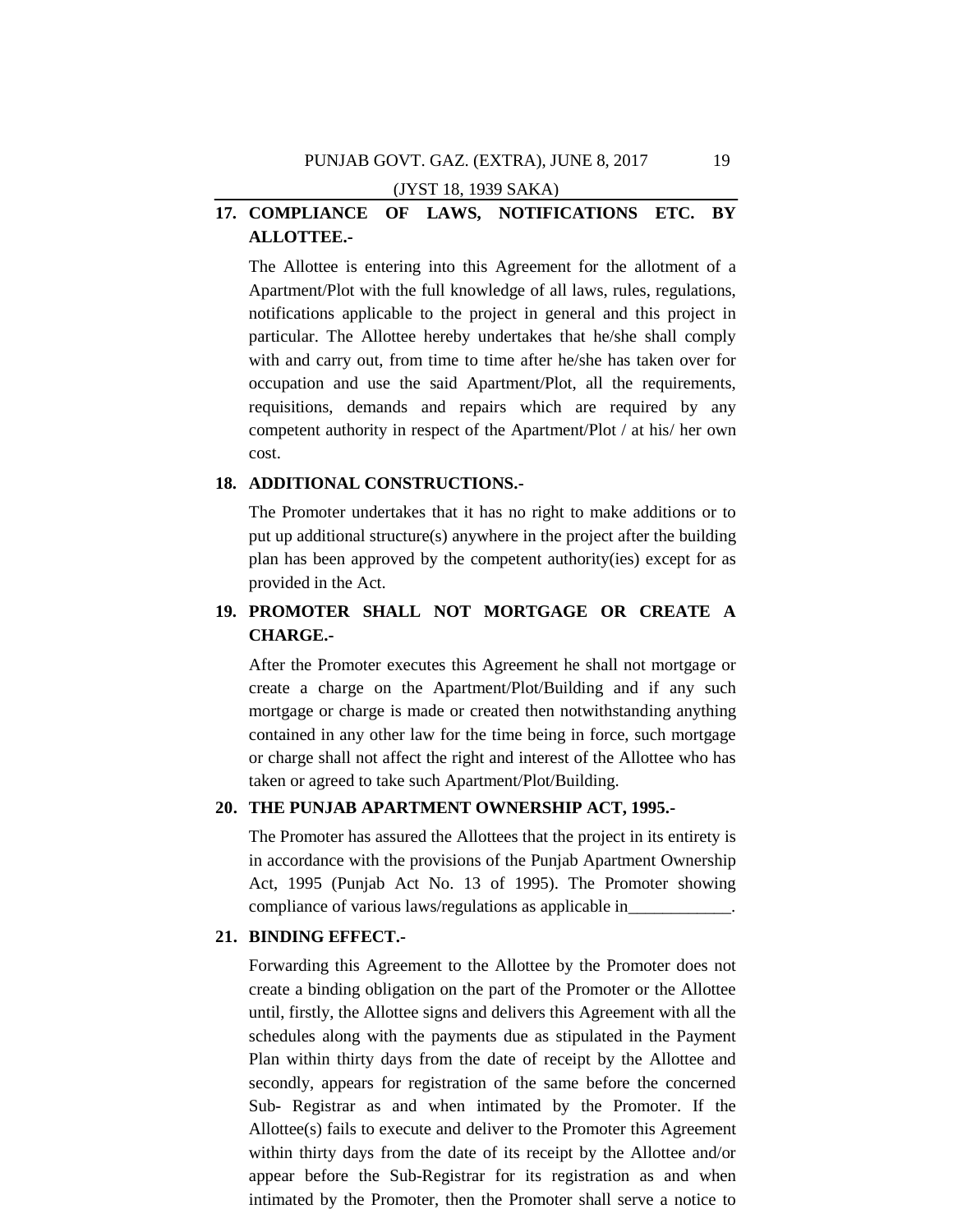the Allottee for rectifying the default, which if not rectified within thirty days from the date of its receipt by the Allottee, application of the Allottee shall be treated as cancelled and all sums deposited by the Allottee in connection therewith including the booking amount shall be returned to the Allottee without any interest or compensation whatsoever.

### **22. ENTIRE AGREEMENT.-**

This Agreement, along with its schedules, constitutes the entire Agreement between the Parties with respect to the subject matter hereof and supersedes any and all understandings, any other agreements, allotment letter, correspondences, arrangements, whether written or oral, if any, between the Parties in regard to the said apartment/plot/building, as the case may be.

### **23. RIGHT TO AMEND.-**

This Agreement may only be amended through written consent of the Parties.

# **24. PROVISIONS OF THIS AGREEMENT APPLICABLE ON ALLOTTEE / SUBSEQUENT ALLOTTEES.-**

It is clearly understood and so agreed by and between the Parties hereto that all the provisions contained herein and the obligations arising hereunder in respect of the project shall equally be applicable to and enforceable against any subsequent Allottees of the Apartment/Plot, in case of a transfer, as the said obligations go along with the Apartment/Plot for all intents and purposes.

### **25. WAIVER NOT A LIMITATION TO ENFORCE.-**

- 25.1 The Promoter may, at its sole option and discretion, without prejudice to its rights as set out in this Agreement, waive the breach by the Allottee in not making payments as per the Payment Plan including waiving the payment of interest for delayed payment. It is made clear and so agreed by the Allottee that exercise of discretion by the Promoter in the case of one Allottee shall not be construed to be a precedent and /or binding on the Promoter to exercise such discretion in the case of other Allottees.
- 25.2 Failure on the part of the Promoter to enforce at any time or for any period of time the provisions hereof shall not be construed to be a waiver of any provisions or of the right thereafter to enforce each and every provision.

#### **26. SEVERABILITY.-**

If any provision of this Agreement shall be determined to be void or unenforceable under the Act or the Rules and Regulations made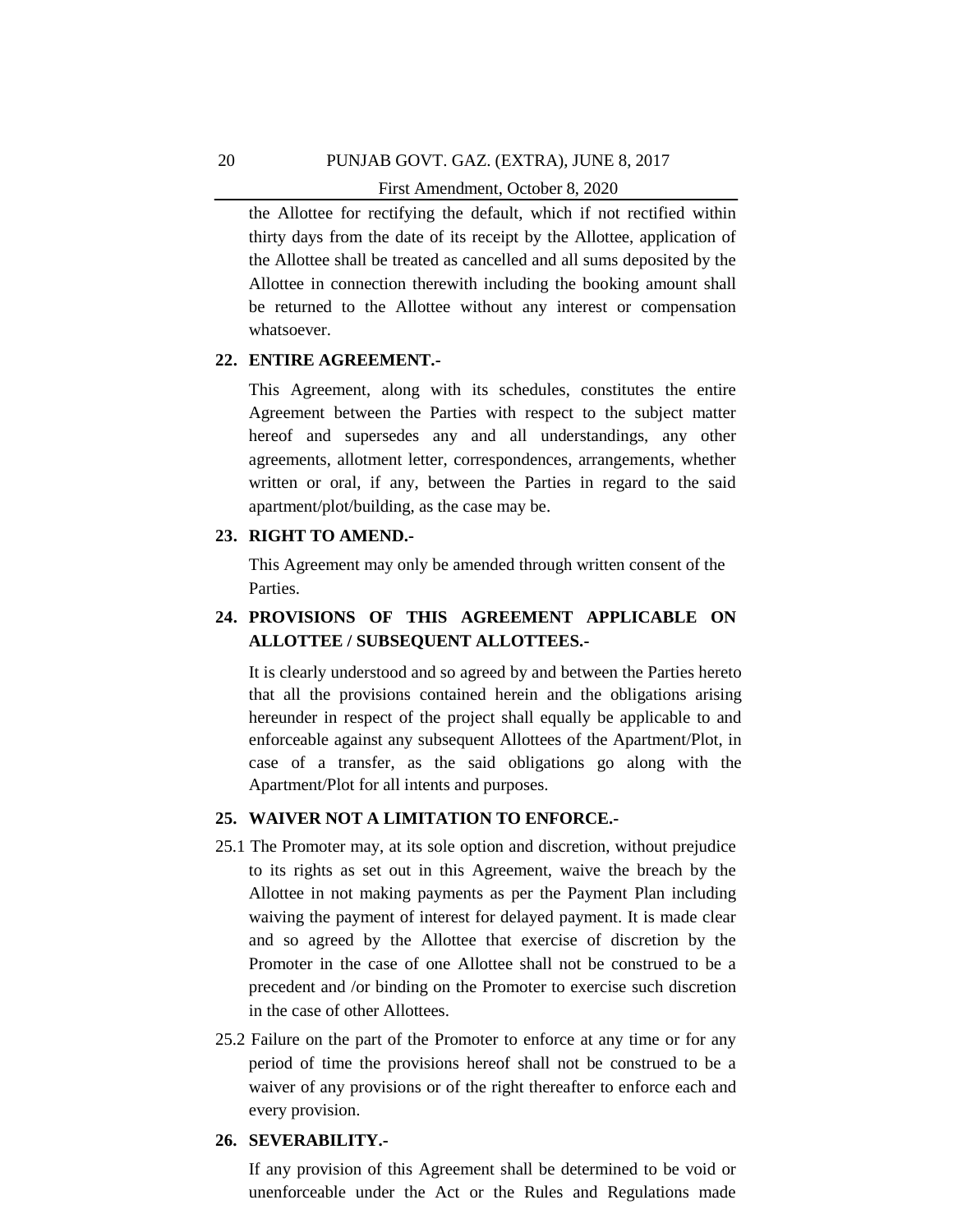thereunder or under other applicable laws, such provisions of the Agreement shall be deemed amended or deleted in so far as reasonably inconsistent with the purpose of this Agreement and to the extent necessary to conform to Act or the Rules and Regulations made thereunder or the applicable law, as the case may be, and the remaining provisions of this Agreement shall remain valid and enforceable as applicable at the time of execution of this Agreement.

# **27. METHOD OF CALCULATION OF PROPORTIONATE SHARE WHEREVER REFERRED TO IN THE AGREEMENT.-**

Wherever in this Agreement it is stipulated that the Allottee has to make any payment, in common with other Allottee(s) in project, the same shall be the proportion which the carpet area of the Apartment/Plot bears to the total carpet area of all the Apartments/Plots in the project.

# **28. FURTHER ASSURANCES.-**

Both Parties agree that they shall execute, acknowledge and deliver to other such instruments and take such other actions, in addition to the instruments and actions specifically provided for herein, as may be reasonably required in order to effectuate the provisions of this Agreement or of any transaction contemplated herein or to confirm or perfect any right to be created or transferred hereunder or pursuant to any such transaction.

# **29. PLACE OF EXECUTION.-**

The execution of this Agreement shall be complete only upon its execution by the Promoter through its authorized signatory at the Promoter's Office, or at some other place, which may be mutually agreed between the Promoter and the Allottee, After the Agreement is duly executed by the Allottee and the Promoter, the said Agreement shall be registered at the office of the Sub-Registrar.

# **30. NOTICES.-**

All notices to be served on the Allottee and the Promoter as contemplated by this Agreement shall be deemed to have been duly served if sent to the Allottee or the Promoter by Registered Post at their respective addresses specified below:

Name of Allottee

\_\_\_\_\_\_\_\_\_\_\_\_\_\_\_\_(Allottee Address)

M/s \_\_\_\_\_\_\_\_\_\_\_\_\_\_Promoter name

\_\_\_\_\_\_\_\_\_\_\_\_\_\_\_\_\_\_(Promoter Address)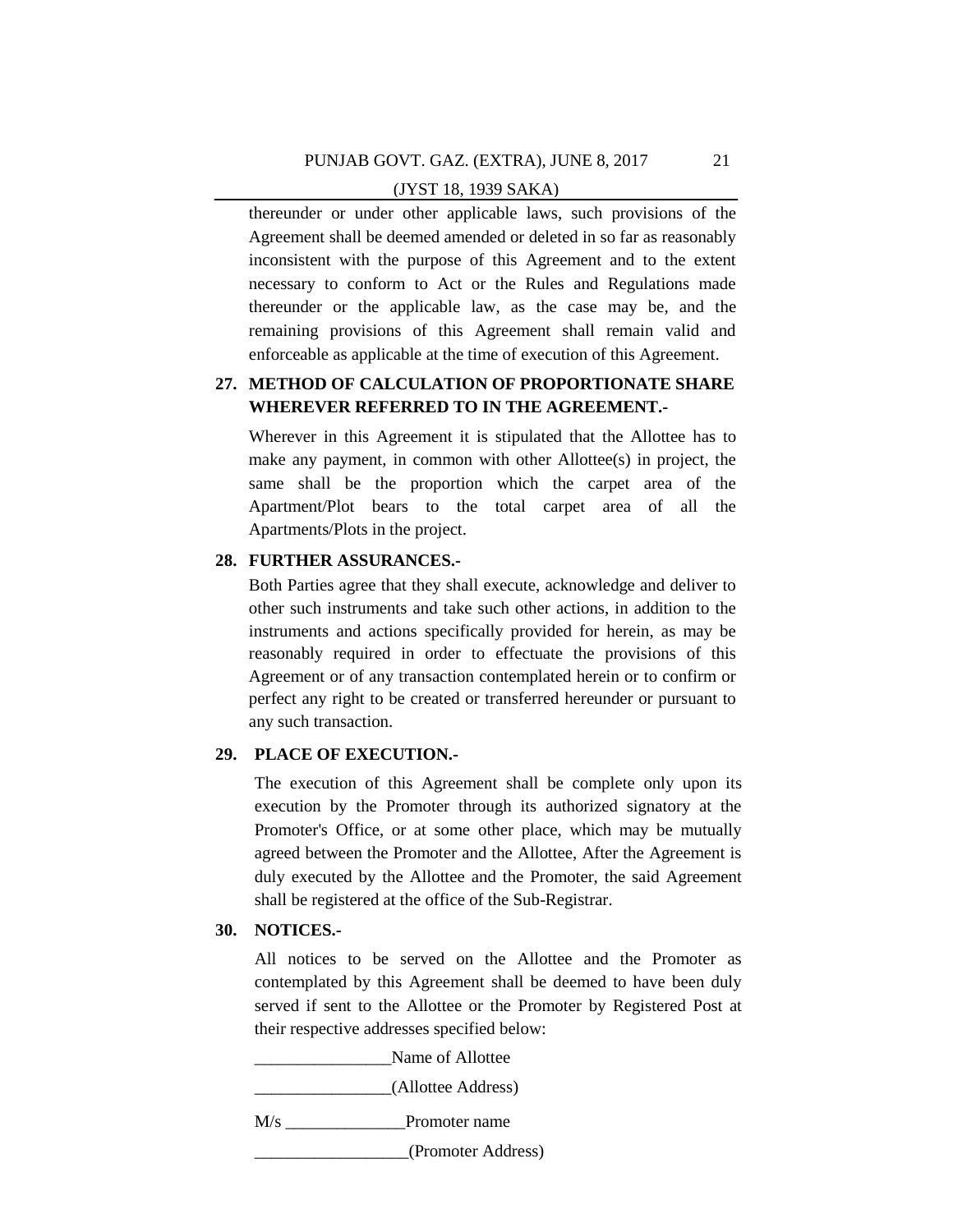It shall be the duty of the Allottee and the Promoter to inform each other of any change in address subsequent to the execution of this Agreement in the above address by Registered Post failing which all communications and letters posted at the above address shall be deemed to have been received by the promoter or the Allottee, as the case may be.

### **31. JOINT ALLOTTEES.-**

In case there are Joint Allottees, all communications shall be sent by the Promoter to the Allottee whose name appears first and at the address given by him/her which shall for all intents and purposes be considered to have been properly served on all the Allottees.

# **32. GOVERNING LAW.-**

The rights and obligations of the parties under or arising out of this Agreement shall be construed and enforced in accordance with the laws of India for the time being in force.

# **33. DISPUTE RESOLUTION.-**

[In case of any dispute arising out of or in relation to the terms and conditions of this Agreement, the same shall be settled amicably through discussion by the parties concerned, failing which the same shall be settled either by the Authority or the adjudicating officer, duly appointed under the Act, as the case may be.] $^1$ 

*[Please insert any other terms and conditions as per the contractual understanding between the parties, however, please ensure that such additional terms and conditions are not in derogation of or inconsistent with the terms and conditions set out above or the Act and the Rules and Regulations made thereunder.]*

IN WITNESS WHEREOF parties hereinabove named have set their respective hands and signed this Agreement for Sale at \_\_\_\_\_\_\_\_\_\_\_\_\_\_\_*(city/town name)* in the presence of attesting witnesses, signing as such on the day first above written.

 1 Substituted Vide Notification No. G.S.R. 79/C.A.16/2016/ S.84/Amd.(1)/2020, dated the 25th September, 2020 published in Punjab Government Gazette (Extraordinary), dated October 8, 2020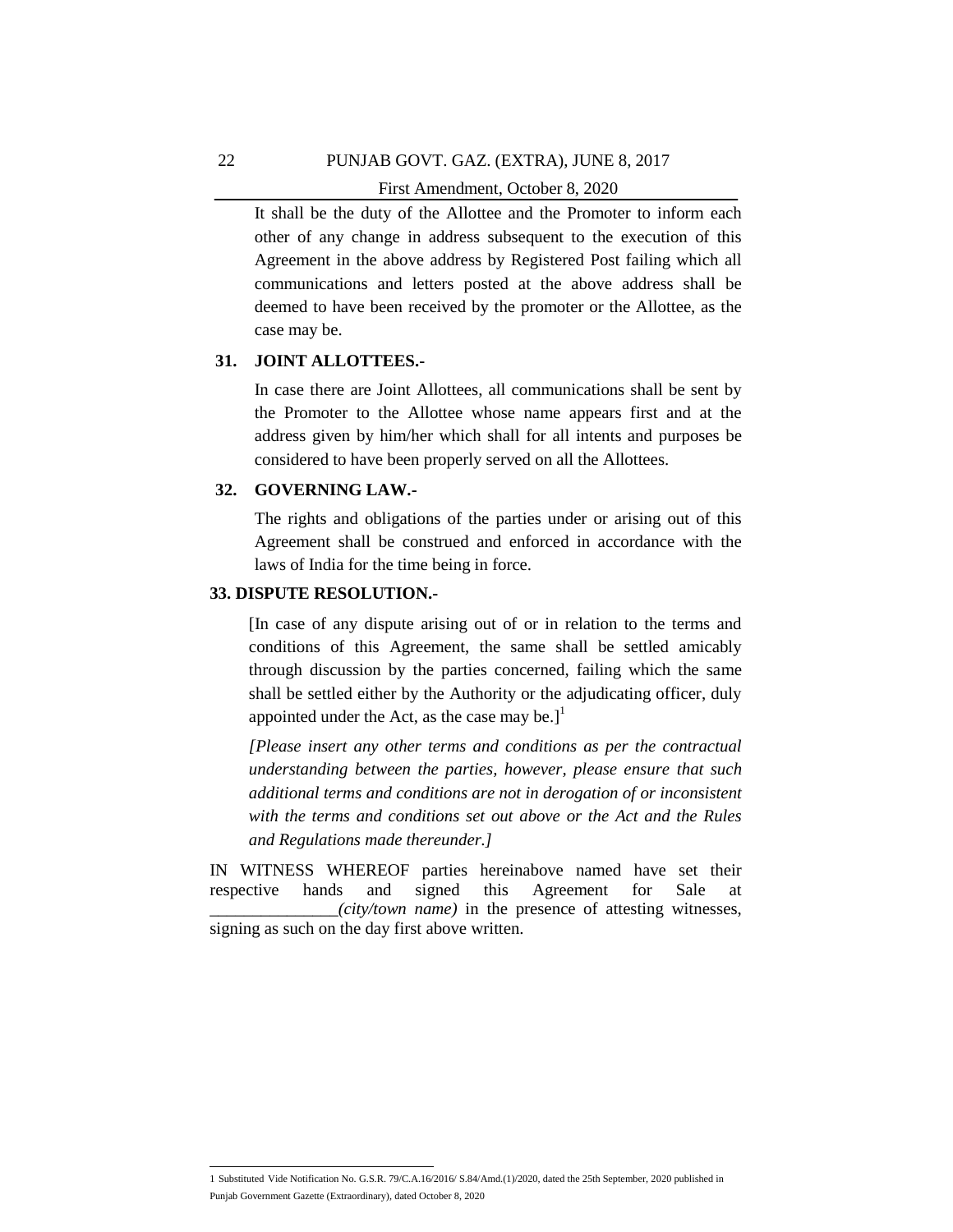PUNJAB GOVT. GAZ. (EXTRA), JUNE 8, 2017

# (JYST 18, 1939 SAKA) **SIGNED AND DELIVERED BY THE WITHIN NAMED**

Allottee: (including joint buyers)

|                                 | affix<br>Please | Please affix  |
|---------------------------------|-----------------|---------------|
|                                 | Photograph      | Photograph    |
|                                 | and<br>sign     | and<br>sign   |
|                                 | the<br>across   | the<br>across |
|                                 | Photograph      | Photograph    |
|                                 |                 |               |
| in the presence of:<br>At<br>on |                 |               |

# **SIGNED AND DELIVERED BY THE WITHIN NAMED**

| Promoter:                                                                      |                                                                    |
|--------------------------------------------------------------------------------|--------------------------------------------------------------------|
| (1)<br><u> 1989 - Andrea Andrew Maria (h. 1989).</u><br>(Authorized Signatory) | Please affix<br>Photograph<br>and sign<br>across the<br>Photograph |
| 1.                                                                             | Address                                                            |
| 2.                                                                             | Address                                                            |